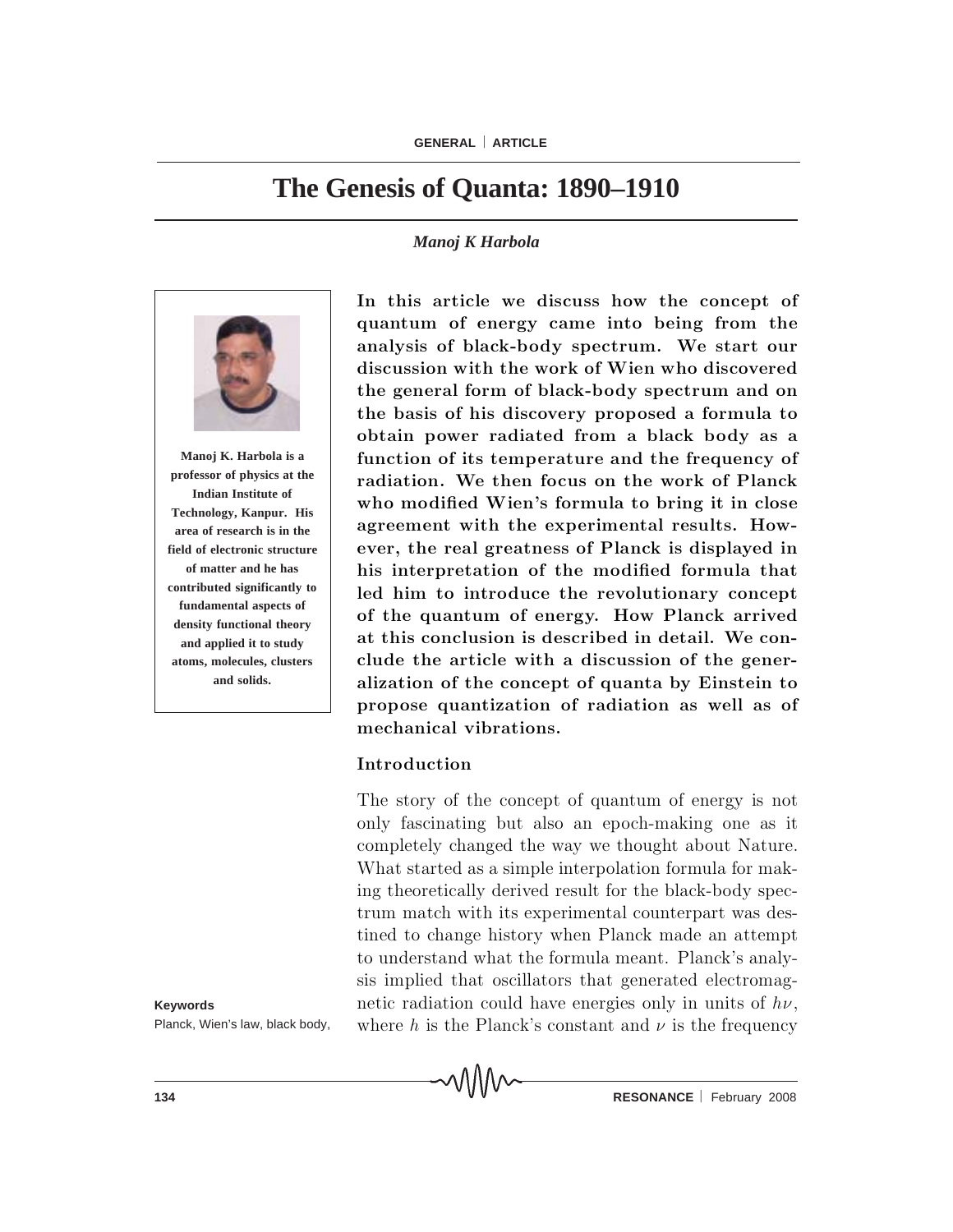of the oscillator. After this revolutionary idea was put forth, it was generalized and given a much wider meaning by Einstein who showed that even radiation came in packets of energy. Further, he proposed that not only oscillators connected with electromagnetic radiation but m echanical oscillators also take energy only in units of  $h\nu$ .

How did these ideas come into being? How did Planck make his initial breakthrough? These are the questions that we are going to address in this article. We start with a discussion of the background against which Planck came into the scene. We first discuss what the black-body spectrum signifies? We then briefly present the results from electromagnetic theory, thermodynamics and statistical mechanics that were known in the last decade of the nineteenth century and which are relevant to understanding the black-body spectrum. We then review the pathbreaking work that Wien had done in his analysis of the black-body spectrum; he was awarded the Nobel Prize for this work. However Wien's formula for the spectrum of black-body radiation, although accurate for large values of  $\nu/T$ , deviated from experimental results for small values of  $\nu/T$ . This set the stage for Planck to make his seminal contribution of introducing the concept of quanta. The work by Planck forms the major part of the article. The article concludes with a discussion of Einstein's contribution in making the concept of quanta general and concrete.

### A Black Body and its Spectrum

When radiation is incident on an object, some part of it gets absorbed by the body, some part gets reflected and the rest gets transmitted. Let us define the absorptive power  $\alpha$  of the body as the fraction of incident energy that is absorbed; similarly reflectivity r is the fraction of incident energy that is reflected and the transmission co efficient  $t$  is the fraction that is transmitted through

Perfect black body is defined to be the one that is a perfect absorber.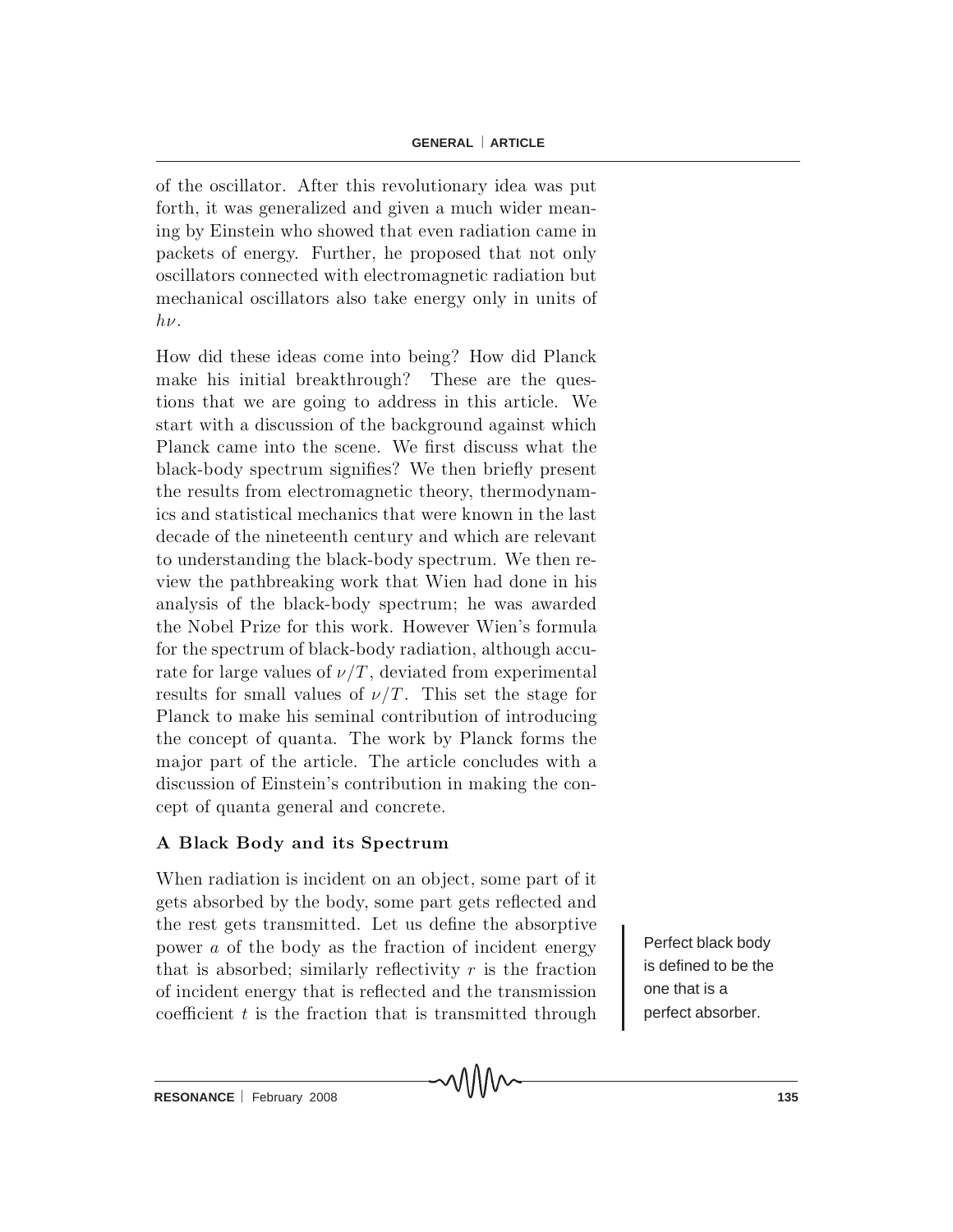the body. Further, these quantities may also depend on the wavelength of radiation. For example, the ordinary glass in window panes lets visible light pass through it but absorbs ultraviolet radiation. We define the absorptive power, reflectivity and the transmission coefficient for each wavelength  $\lambda$  as  $a_{\lambda}, r_{\lambda}$  and  $t_{\lambda}$ . Thus, if radiation between wavelengths  $\lambda$  and  $\lambda + d\lambda$  with energy  $dQ_{\lambda}$  is incident on a body, the energy absorbed, reflected and transmitted will be given as follows:

energy absorbed = 
$$
a_{\lambda} dQ_{\lambda}
$$
  
energy reflected =  $r_{\lambda} dQ_{\lambda}$  (1)  
energy transmitted =  $t_{\lambda} dQ_{\lambda}$ 

It is evident that

$$
a_{\lambda} + r_{\lambda} + t_{\lambda} = 1. \tag{2}
$$

Definitions above are sufficient to describe a black body. The name might have come from the observation that black colour substances appear to absorb a lot of radiation. Thus a perfect black body is defined to be the one that is a perfect absorber. In other words, it absorbs all the radiation of any wavelength falling on it and no portion of it is reflected or transmitted. Thus for a black body

$$
a_{\lambda} = 1,
$$
  
\n
$$
r_{\lambda} = 0,
$$
  
\n
$$
t_{\lambda} = 0.
$$
\n(3)

One naturally occurring substance that comes close to being a black body is the black soot of a lamp that absorbs about  $96\%$  of the visible light although longer w avelength radiation passes through it. (Recently a new m a terial has been made using carbon nanotubes that absorbs  $99.955\%$  of radiation falling on it and hence sets a record for being the darkest material (See Yang et al., *Nano Letters*,  $2008$ ). Thus a perfect black body has to be designed. This is done by taking a closed cavity with a small hole in it for radiation to enter and making sure

∧∧∧∧

Black soot of lamp absorbs about 96% of the visible light incident on it. Recently a new material has been made using carbon nanotubes that absorbs 99.955% of radiation falling on it and hence sets a record for being the darkest material.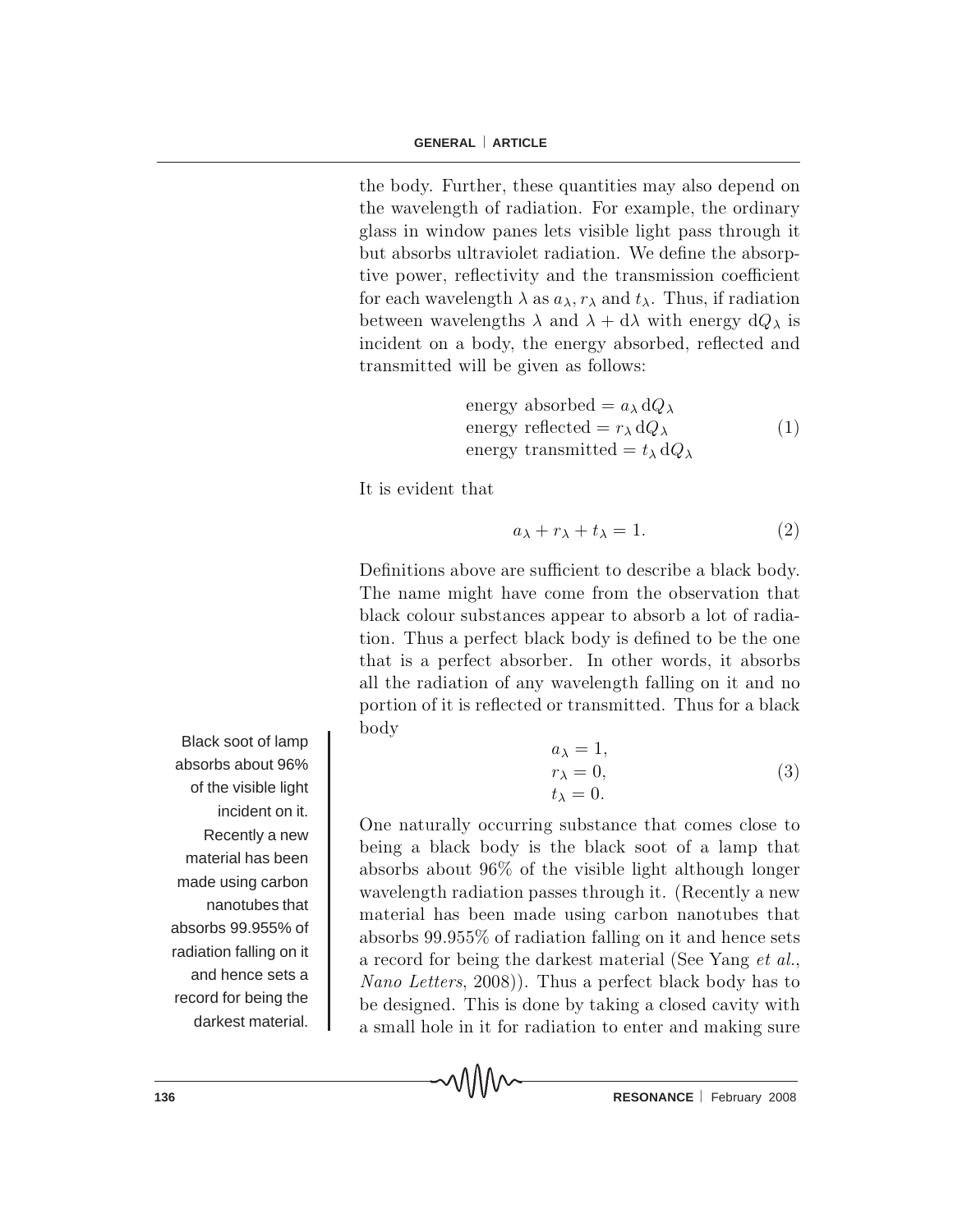that from the opposite side of the hole, the radiation gets reflected in some other direction, Figure 1. To make sure that no radiation is transmitted, i.e.  $t_{\lambda} = 0$  for all wavelengths, the walls of the cavity are made thick. Thus for the walls of such a cavity,  $a_{\lambda} + r_{\lambda} = 1$ .

We now show that the cavity in  $Figure 1$  acts as a black body. Consider radiation of wavelength  $\lambda$  entering from the hole, as shown by an arrow in  $Figure 1$  and subsequently getting multiply reflected from the inner sides of the cavity. As it reflects, fraction  $a_{\lambda}$  of it gets absorbed and only fraction  $r_{\lambda}$  gets reflected. When reflected portion of the radiation strikes the walls again, a further fraction  $a_{\lambda}$  of it gets absorbed. Thus finally all the radiation entering the cavity gets absorbed in it.

M a the matically, this is seen easily by adding the fractions of radiation absorbed during each strike on the walls of the cavity. Thus,

total fraction of radiation absorbed

$$
= a_{\lambda} + r_{\lambda}a_{\lambda} + r_{\lambda}^2a_{\lambda} + \cdots
$$
  
\n
$$
= a_{\lambda}(1 + r_{\lambda} + r_{\lambda}^2 + \cdots)
$$
  
\n
$$
= \frac{a_{\lambda}}{1 - r_{\lambda}}
$$
  
\n
$$
= 1.
$$
\n(4)

In the above equation the fact that  $a_{\lambda} + r_{\lambda} = 1$  is used. The prefect absorption of radiation discussed above is true for any wavelength. Thus the cavity makes a perfect black body. Further down, after defining the emissive power of a body, we will give a nother argument to show that the cavity considered here is indeed a black body.

A body heated to a certain temperature also emits radiation. Now we define the emissive power  $e_{\lambda}$  of a body. Consider a small area  $dA$  of a body shown in Figure 2. We measure energy  $u_{\lambda}d\lambda$  being emitted in the direction perpendicular to dA in a small solid angle d $\Omega$  in time dt

A body heated to a certain temperature also emits radiation.



*Figure 1. A cavity with a hole in it and jagged edges on the opposite sides to diffuse the radiation entering from the hole.*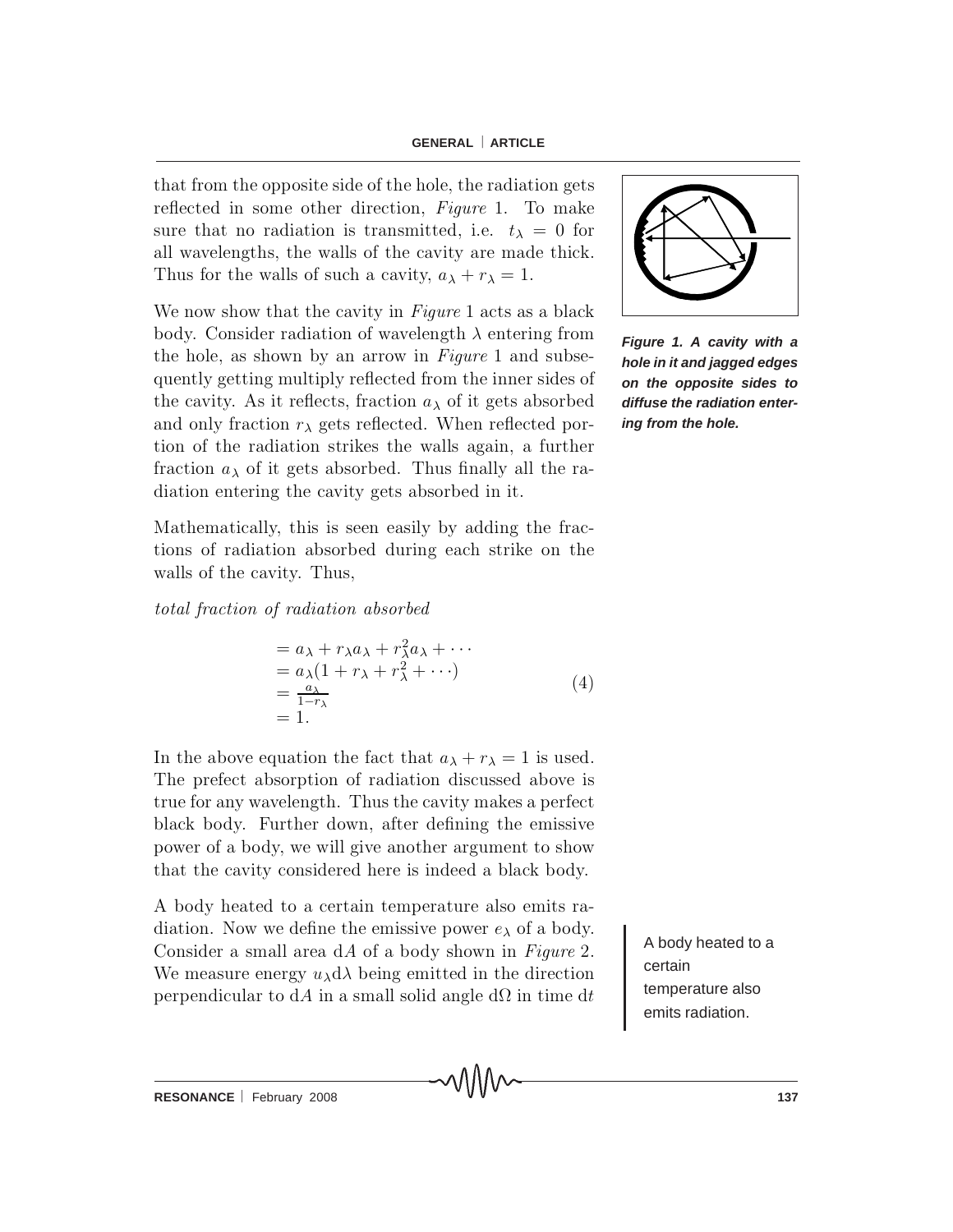*Figure 2: Radiation energy being emitted from a small area dA of a body in solid angle d*Ω *perpendicular to the area dA.*



and define the emissive power  $e_{\lambda}$  by the relation

$$
e_{\lambda}d\lambda = \frac{u_{\lambda}d\lambda}{dt d\Omega dA}
$$
 (5)

In other words, emissive power of a body at wavelength  $\lambda$ is the energy emitted per unit time per unit area in a unit so lid angle perpendicular to its area in the unit range of the wavelength. Having defined emissive power we now make observations about radiation inside a hollow cavity, e.g., the one shown in Figure 1, followed by an explanation:

 $(i)$  Radiation in a cavity is isotropic: Take a small body which has parts made up of materials of different emissive power and absorption coefficient. No matter how it is oriented inside the cavity, it will always be in equilibrium with the radiation inside. This shows that radiation coming from any direction inside a cavity must have the same quality *i.e.*, it is isotropic.

(ii) Nature of radiation is independent of the material and geometry of cavity: Take a small body with emissive power  $e_{\lambda}$  and absorption coefficient  $a_{\lambda}$ , and put it inside a cavity with temperature  $T$ . The body comes in equilibrium after some time, attaining the same temperature. If the radiation inside corresponds to that of a body with emissive power  $E_{\lambda}$ , then equilibrium condi $t$ ion  $-$  the radiation absorbed is the same as radiation

Emissive power of a body at wavelength  $\lambda$ is the energy emitted per unit time per unit area in a unit solid angle perpendicular to its area in the unit range of the wavelength.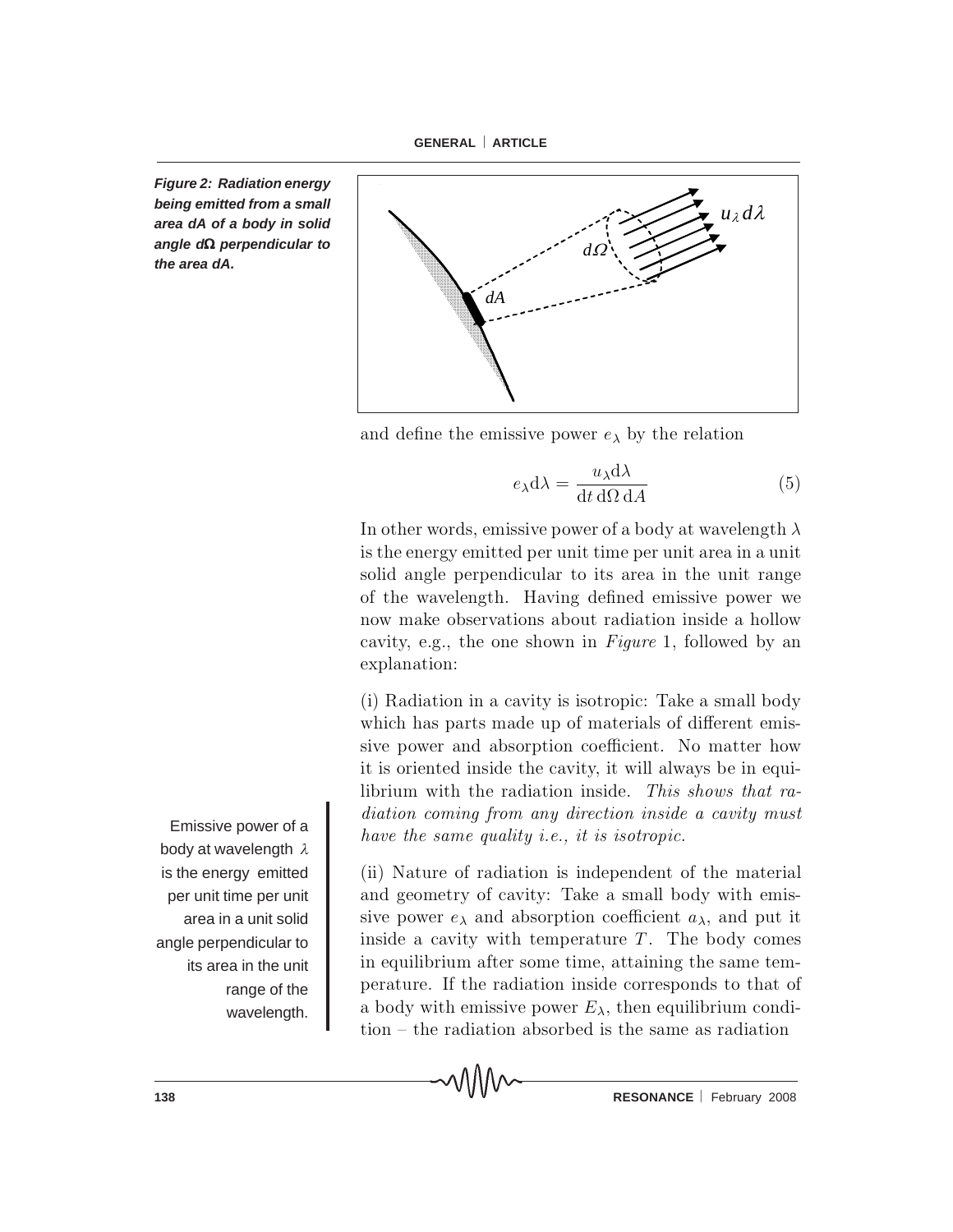given out by the body – gives  $(Appendix 1)$ 

$$
\frac{e_{\lambda}}{a_{\lambda}} = E_{\lambda}.
$$

Equilibrium of the same body, when put inside another cavity at the same temperature but a different emissive power  $E'_{\lambda}$  will give

$$
\frac{e_{\lambda}}{a_{\lambda}}=E'_{\lambda},
$$

which implies that  $E_{\lambda} = E'_{\lambda}$ . Thus, the nature of radiation inside a cavity has a universal character and is independent of the material it is made of or its geometry, and depends only on the temperature.

(iii) Radiation in a cavity corresponds to that of a black body: After point (ii) this is quite easy to see. Take the body that is put inside the cavity to be a perfect black-body for which  $a_{\lambda} = 1$ . Then  $E_{\lambda}$  turns out to the same as  $e_{\lambda}$  for a black body. As a corollary, Kirchhoff's law for emissive power and absorption coefficient also follows: The ratio of emissive power of a body and its absorption coefficient is equal to the emissive power of a black body.

(iv) Universality of  $E_{\lambda}$ : Finally, as noted above and in *Appendix* 1, as a result of Kirchhoff's law, black-body radiation has a universal character about it and depends only on the temperature of the black body.

The properties of radiation in a cavity described above are easy to see in a collection of burning coals. If one looks at a pocket made by three or four coals, it looks brighter than the rest of the fire, demonstrating that the emissive power of a cavity is comparatively larger. In such a pocket it is difficult to make out the surface of the coal forming the cavity, indicating the isotropic nature of the radiation inside. Similarly, to observe Kirchhoff's law, all we need to do is to put our hands close to a piece of wood and a piece of iron at the same temperature;

The nature of radiation inside a cavity has a universal character and is independent of the material it is made of or its geometry, and depends only on the temperature.

If one looks at a pocket made by three or four coals, it looks brighter than the rest of the fire, demonstrating that the emissive power of a cavity is comparatively larger.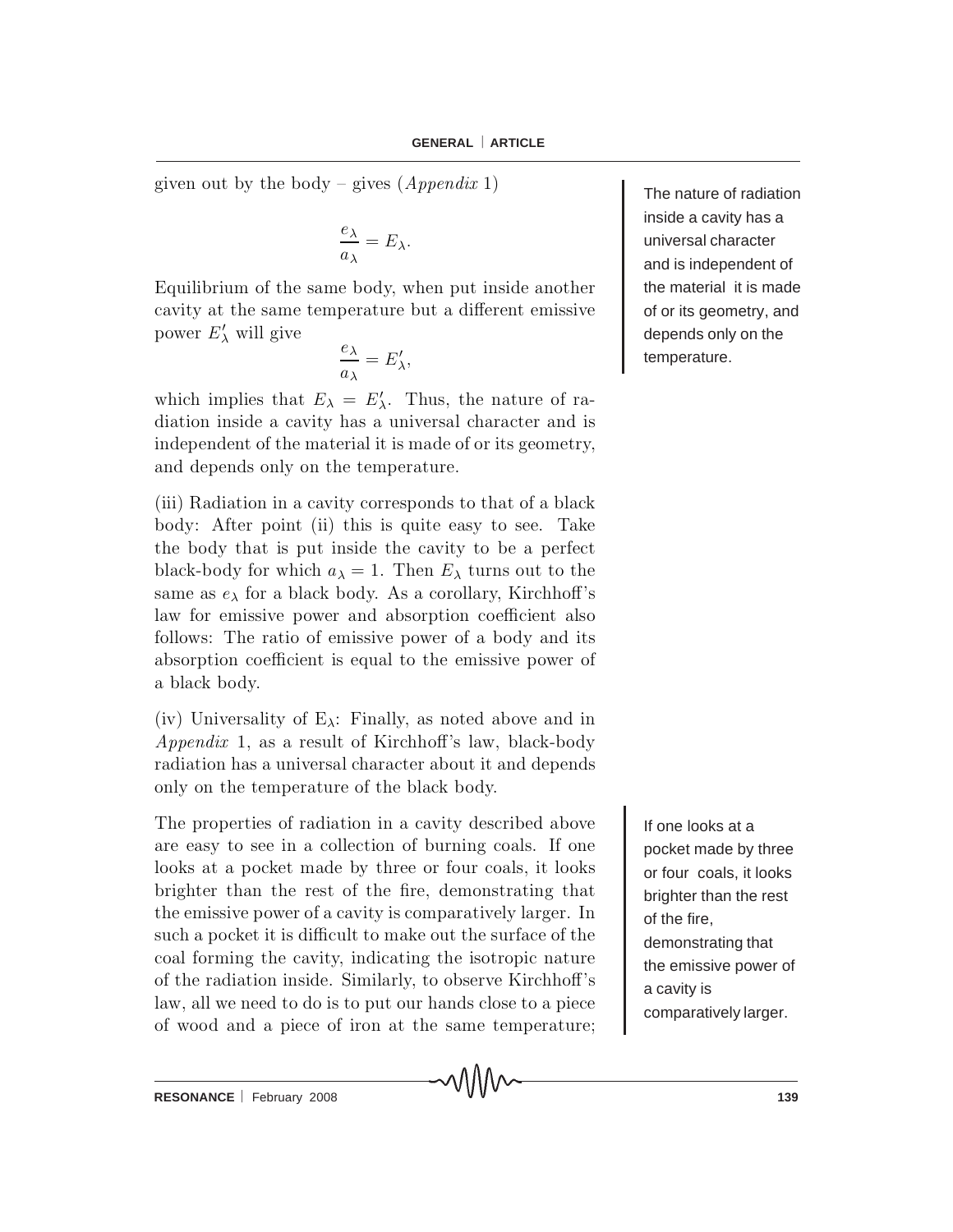If we touch a piece of wood and a piece of iron lying in the sun for the same amount of time, we would find that iron is much hotter.

we will find that iron feels hotter because it emits more radiation. This is consistent with iron being a better absorber; if we touch a piece of wood and a piece of iron lying in the sun for the same amount of time, we would find that iron is much hotter.

Having understood how to obtain a nearly perfect blackbody radiation (slight departure from absolute perfection may arise because of the hole made in the cavity), the properties of radiation coming from a blackbody could now be studied. This was done in the later half of the nineteenth century. In 1879 Stefan deduced a formula for the dependence of the total power radiated from a black body. Accordingly, the total power (summed over all wavelengths) radiated from a black body is proportional to the fourth power of its temperature. Thus the intensity  $I$  of radiation (power per unit area) coming out of a black body is given as

$$
I = \sigma T^4,\tag{6}
$$

where  $\sigma$  is a constant with the value of  $5.70 \times 10^{-8}$  W  $\rm m^{-2}$  K<sup>-4</sup>. In 1884 this law was derived theoretically by Boltzmann using properties of electromagnetic radiation and thermodynamics as follows:

Consider the radiation in a cavity at temperature  $T$ . In an iso thermal thermodynamic process where some heat is given to the cavity and its volume changes, the first law of thermodynamics gives

$$
T\left(\frac{\partial S}{\partial V}\right)_T = \left(\frac{\partial U}{\partial V}\right)_T + p,\tag{7}
$$

where S is the entropy of the radiation, U its internal energy,  $p$  its pressure and  $V$  the volume occupied by it (the volume of the cavity). Now  $U = uV$  and  $p = \frac{u}{3}$  in terms of the radiation density u inside the cavity  $(A \text{p} \text{p} \text{e} \text{m} \text{d} \text{m} \text{f} \text{c}$ . Further by Maxwell's relation  $\left(\frac{\partial S}{\partial V}\right)_T = \left(\frac{\partial p}{\partial T}\right)_V$ . Substituting all these relations in equation  $(7)$  gives (u remains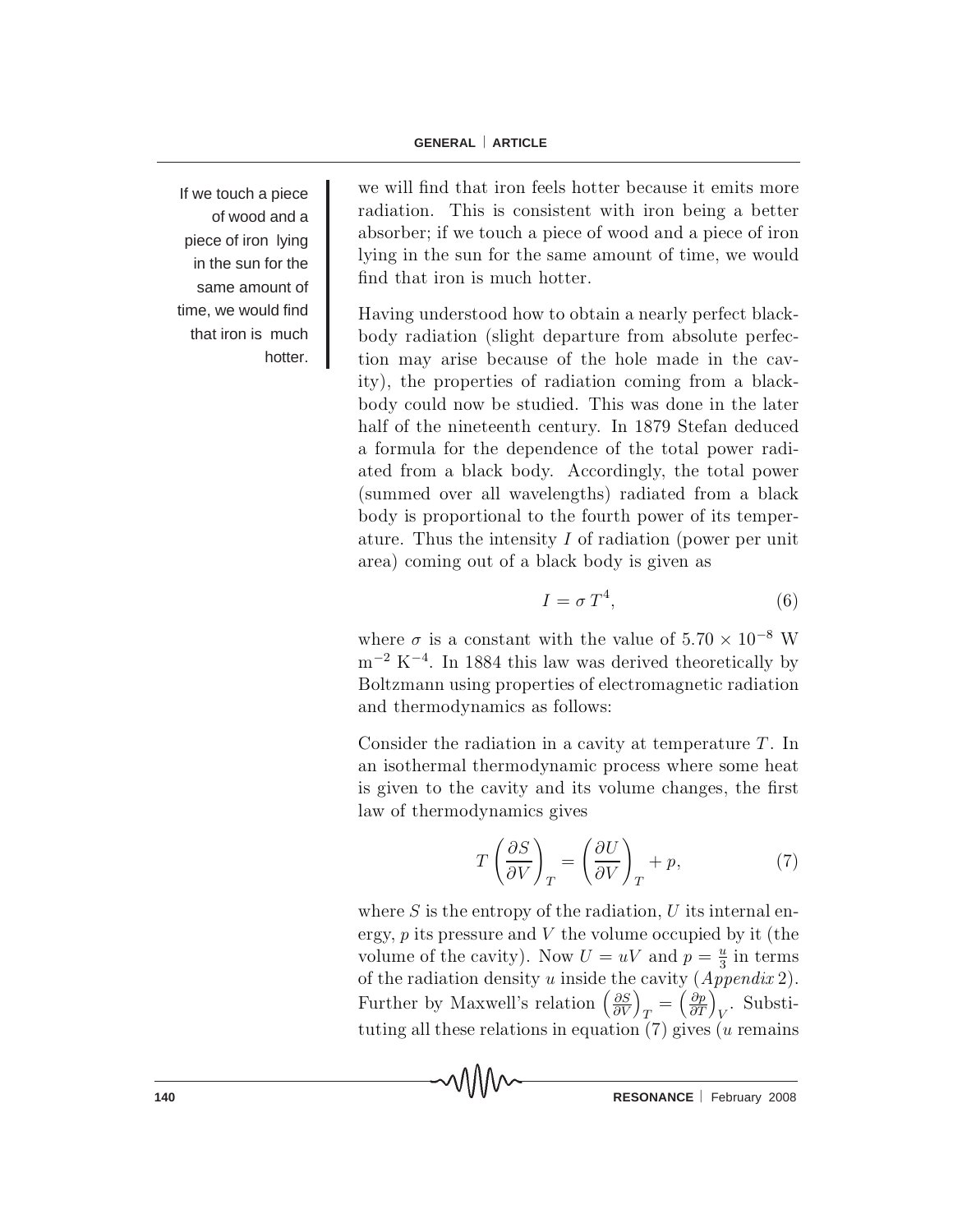unchanged during an isothermal process)

$$
T\left(\frac{\partial u}{\partial T}\right)_V = 4u,\tag{8}
$$

which in turn implies that

$$
u \propto T^4. \tag{9}
$$

As shown in *Appendix 2*, intensity of radiation coming out of a cavity is  $\frac{c}{4}u$ . Thus the intensity also is proportional to  $T<sup>4</sup>$ . This law is therefore known as Stefan-Boltzmann law. What occupied scientists a great deal at that time, however, and finally led to the revolutionary concept of quanta of energy, was the black-body spectrum. This forms the basis of this article and we describe it next.

When we study the spectrum of a black body at temperature  $T$ , it is done by plotting the spectral density against the wavelength of the radiation. Let us describe how to measure spectral density and that would make its meaning also clear. Consider the radiation between wavelengths  $\lambda$  and  $\lambda + d\lambda$  coming out of a small area dA of a black body and measure the amount of energy  $dE$ that is radiated in time dt. Dividing  $dE$  by  $d\lambda$ ,  $dA$  and  $dt$  gives the spectral density. Thus spectral density is the power per unit area per unit wavelength, i.e., it describes how the energy radiated from a black-body is distributed over different wavelengths. Sometimes one may ask, is it necessary to find energy per unit area or should the total power be used? Or should one measure energy per unit time (that is power) or energy radiated in a given time interval? The answer is that it does not matter as long as we are interested in measuring how much energy is radiated at a given wavelength. Dividing by the area or time just rescales this distribution. The spectral density of black-body radiation obtained by Lummer and Pringsheim (Lummer and Pringsheim, Verhandl. der Deutschen Physikal. Gessellsch. Vol.1, What occupied scientists a great deal at that time, however, and finally led to the revolutionary concept of quanta of energy, was the black-body spectrum. This forms the basis of this article and we describe it next.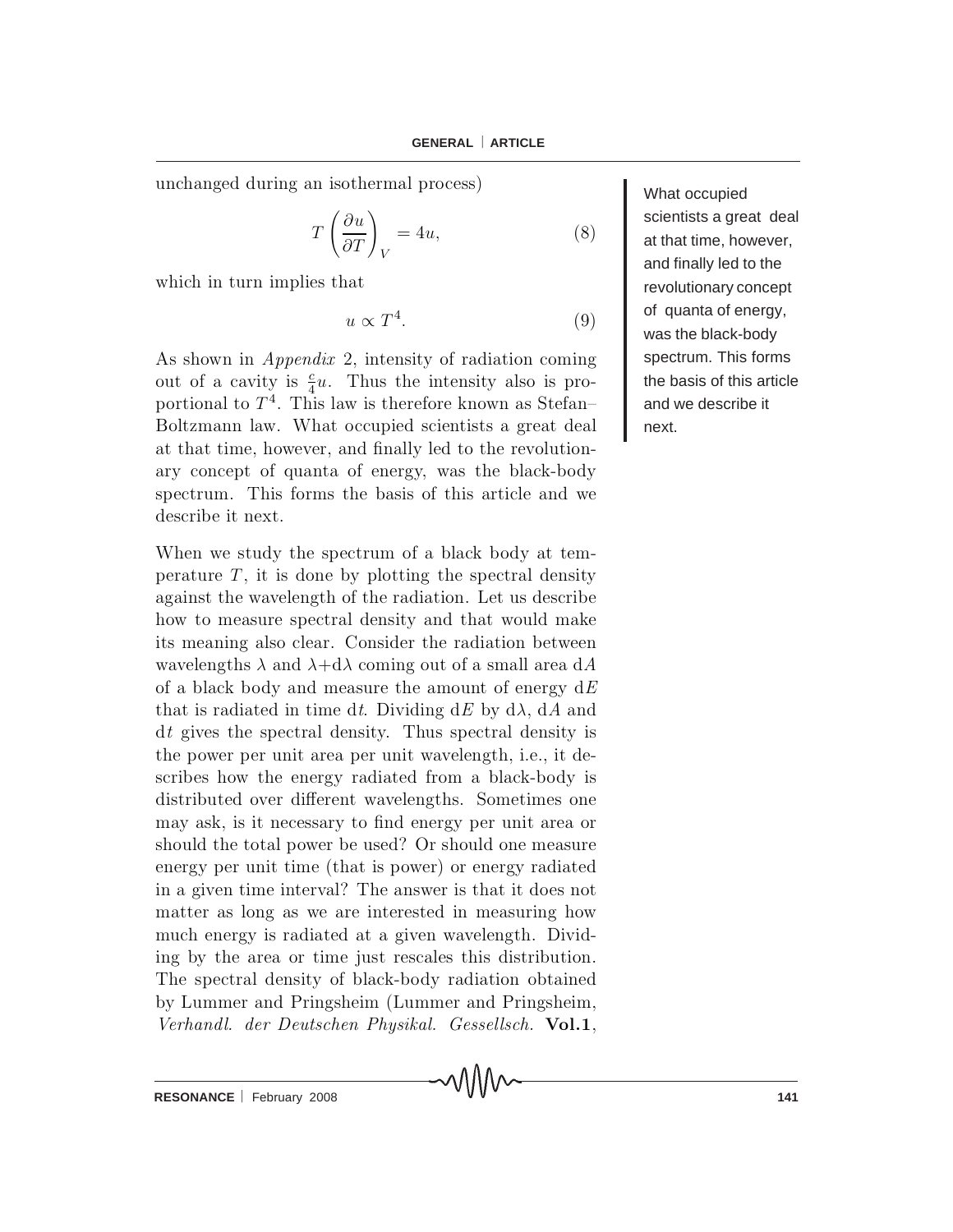**GENERAL** ⎜ **ARTICLE**

*Figure 3. Plot of black-body data obtained by Lummer and Prigsheim in 1899. Solid lines are the experimental data and dotted lines is the Wien's formula given by equation (24).*



p.213, 1899) at several different temperatures is shown in Figure 3. On the y-axis is shown the total energy radiated at between  $\lambda$  and  $\lambda + d\lambda$  plotted against the wavelength shown on the x-axis. Two observations are made regarding the spectral density:

 $(i)$  At a given temperature, small energy is radiated at short wavelengths. As the wavelength increases, so does the energy radiated but then it decreases again for longer wavelengths. Thus for a given temperature, maximum energy is radiated at a particular wavelength  $\lambda_{\text{max}}$ .

(ii) As the temperature of a black body increases, the wavelength  $\lambda_{\text{max}}$  becomes shorter.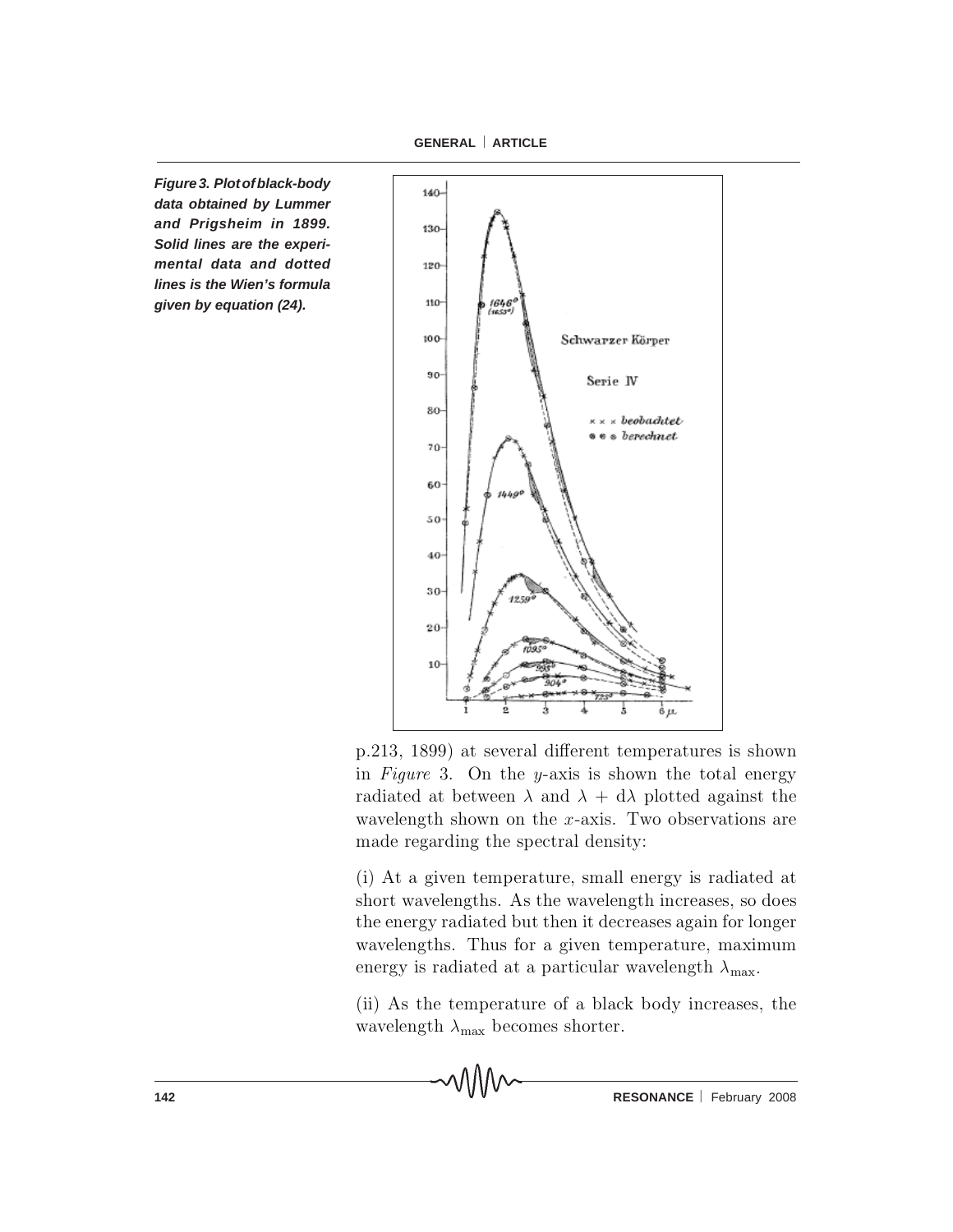The challenge during the last decade of the nineteenth century  $-$  and our focus in this article  $-$  was to understand how this distribution arises.

The first successful attempt to understand the shape of the black-body spectrum was made by Wien that we now discuss.

### Wien's Analysis (1893,1894)

To understand the shape of black-body spectrum, Wien analyzed how the black-body spectrum changes as the temperature of a cavity is changed. For this, he considered adiabatic change in the volume of a spherical cavity. Thus no heat is added to or taken away from the cavity. Let us take the cavity to be expanding. Since some work is done in the expansion, the cavity will cool down and the radiation inside will change to that corresponding to the new temperature. Thus if the radiation density is known at the initial temperature, we can figure out how it will look at the new temperature by analyzing the adiabatic expansion. Keep in mind that results derived on the basis of spherical cavity are absolutely general since the nature of radiation in a cavity does not depend on its shape or size. Let us take a cavity of radius R at temperature  $T$ . As it expands adiabatically, let the change in its volume and internal energy be  $dV$  and  $dU$ , respectively. If the radiation density in it is  $u$ , the pressure  $p = \frac{v}{2}$  $\frac{u}{3}$  and  $dU = V du + u dV$ . The application of the first law of thermodynamics,  $dQ = dU + pdV$  then gives:

$$
0 = V \mathrm{d}u + u \mathrm{d}V + \frac{u}{3} \mathrm{d}V \quad \text{or} \quad \frac{\mathrm{d}u}{u} = -\frac{4}{3} \frac{\mathrm{d}V}{V}. \tag{10}
$$

Integration then leads to

$$
uV^{\frac{4}{3}} = \text{constant.} \tag{11}
$$

Since  $V \propto R^3$  and by Stefan-Boltzmann law  $u \propto T^4$ , equation (11) gives

$$
T \propto R^{-1}.\tag{12}
$$

**RESONANCE** | February 2008 **143** 

To understand the shape of black-body spectrum, Wien analyzed how the black-body spectrum changes as the temperature of a cavity is changed.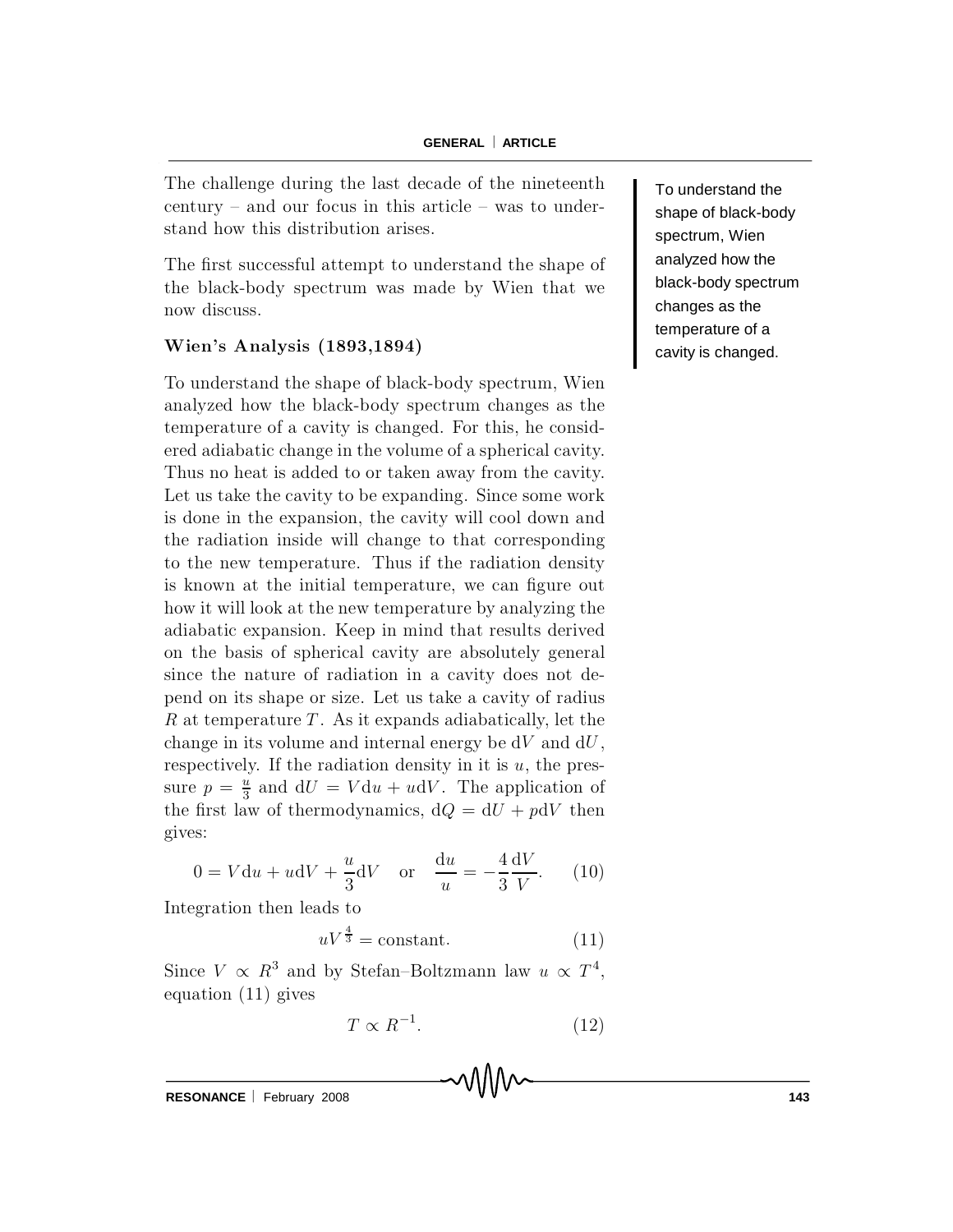Thus as the radius of the cavity increases, its temperature goes down in inverse proportion to its radius. Further, as the cavity expands, the wavelength of each wave in it also increases due to Doppler shift during reflection from the moving cavity walls. If we calculate the increase in the wavelength, we can see how a portion of the spectral density curve shifts in wavelength as the temperature of a black body changes.

To calculate change in the wavelength, consider walls of the cavity moving slowly with speed  $v$  so that in time  $\Delta t$ , its radius increases by  $\Delta R = v \Delta t$  (Figure 4). Since a wave travels a distance of  $2R \cos\theta$  between two reflections, time taken for each reflection is  $\frac{2R\cos\theta}{c}$  $\frac{\cos \theta}{c}$ . Thus in time  $\Delta t$ , the number of reflection that a wave undergoes is  $\frac{c\Delta t}{2R\cos t}$  $\frac{c\Delta t}{2R\cos\theta}$ . In each reflection, wavelength of the wave changes due to the Doppler shift by an amount  $\frac{2 \text{y} \cos \theta}{c}$  $rac{\cos \theta}{c} \lambda$ . Thus during time interval  $\Delta t$ , the total change in the wavelength is

$$
\Delta\lambda = \frac{c\Delta t}{2R\cos\theta} \times \frac{2v\cos\theta}{c} \lambda = \frac{\Delta R}{R} \lambda, \quad (13)
$$

which implies that

$$
\lambda \propto R. \tag{14}
$$



*Figure 4: As radiation gets reflected from the moving wallsofthecavity,itswavelength changes due to the Doppler shift.*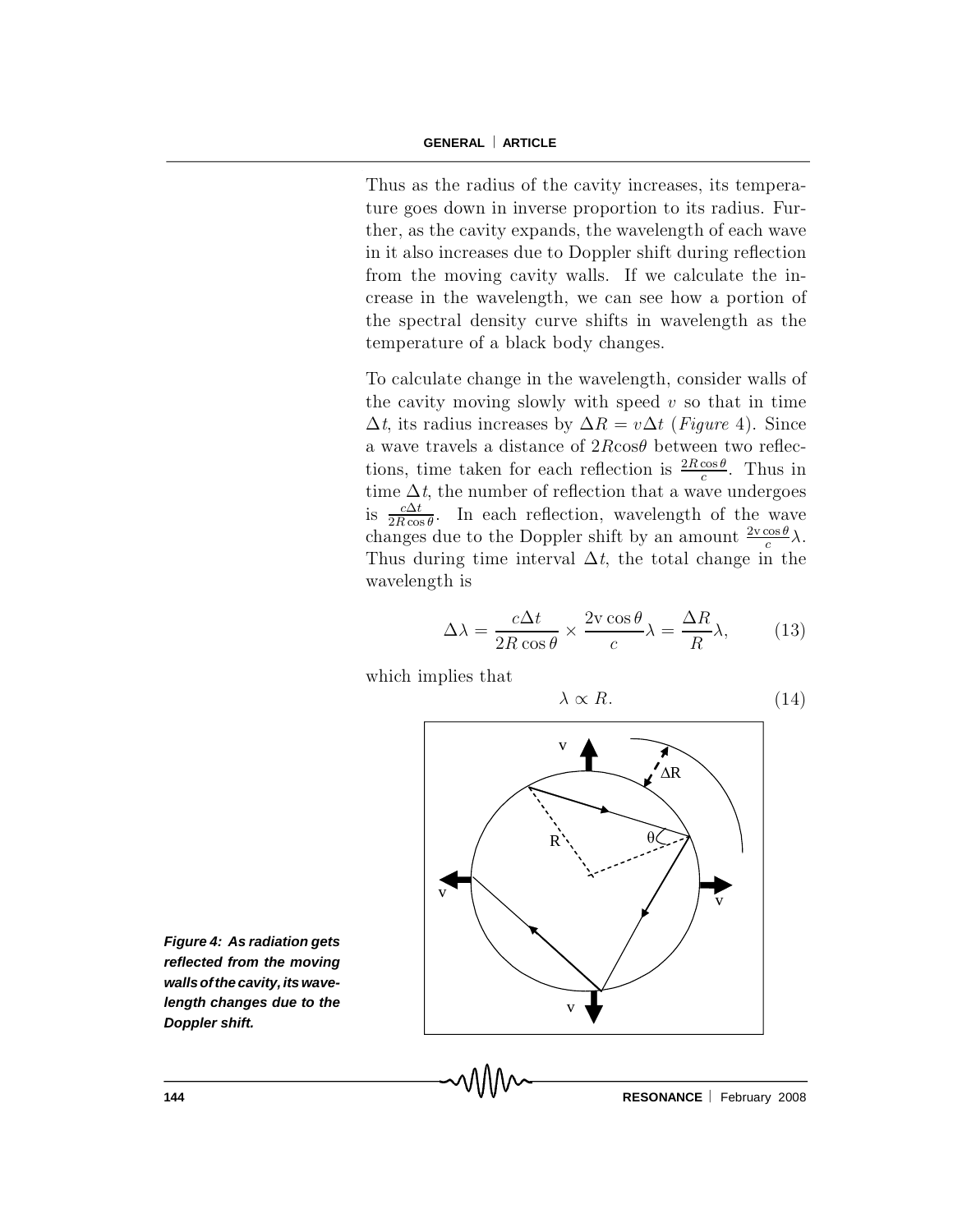**GENERAL** ⎜ **ARTICLE**



*Figure 5. As a cavity at temperature* T<sub>1</sub> expands, *small portion of width dλ*, *of spectral density at λ<sub>1</sub> moves over to portion of width dλ<sub>2</sub>* at wavelength  $λ_2$ *while the temperature of the cavity changes to*  $T<sub>2</sub>$ *.* 

This combined with equation  $(12)$  gives

 $\lambda \propto T^{-1}$  or  $\lambda T =$  constant. (15)

Equation  $(15)$  is known as Wien's displacement law. It is interpreted as follows:

As the cavity expands, it cools down from temperature  $T_1$  to temperature  $T_2$ , and a given section of width  $d\lambda_1$  of the spectral density at wavelength  $\lambda_1$  moves to a section of width  $d\lambda_2$  at wavelength  $\lambda_2$  (*Figure* 5). The relationship between  $T_1$ ,  $T_2$ ,  $\lambda_1$ ,  $\lambda_2$ ,  $d\lambda_1$  and  $d\lambda_2$  is given by Wien's displacement law as follows:

$$
\lambda_1 T_1 = \lambda_2 T_2,
$$
  
\n
$$
d\lambda_1 T_1 = d\lambda_2 T_2.
$$
\n(16)

Thus by Wien's displacement law, if we identify a specific feature of the spectral density curve at temperature  $T_1$  that appears at wavelength  $\lambda_1$ , the same feature would appear at wavelength  $\lambda_2$  for black-body spectrum at temperature  $T_2$ , with these wavelengths and temperatures related by Wien's displacement law. In particular, the wavelength  $\lambda_{\text{max}}$ , where the maximum of the spectrum occurs, should shift with the temperature of the black body so that

$$
\lambda_{\text{max}} T = \text{constant.} \tag{17}
$$

**RESONANCE** February 2008 **145**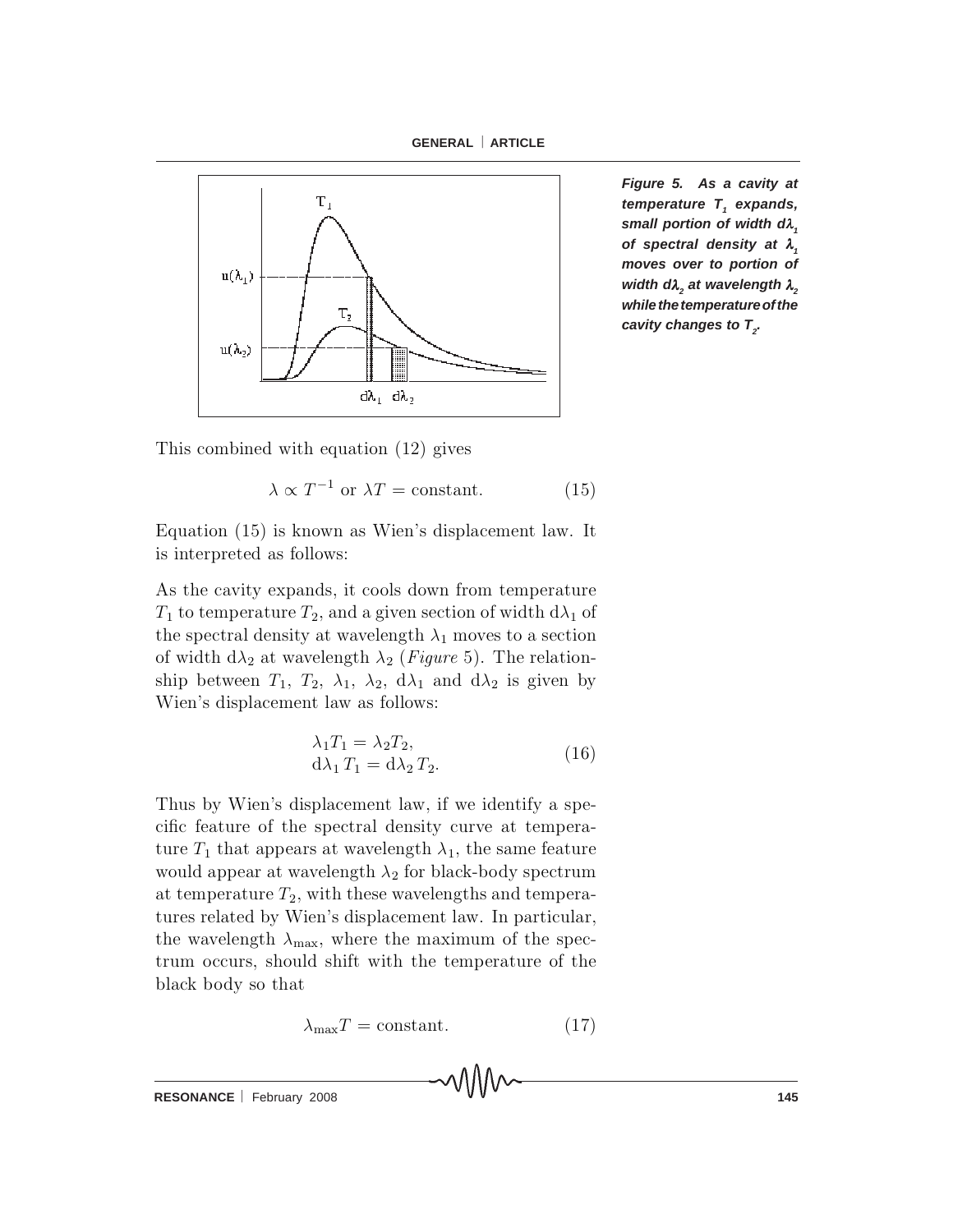| Table 1. Experimental veri-<br>fication of Wien's displace-<br>ment law. | Temp K | $\lambda_{\text{max}}$ (micron) | $\lambda_{\text{max}}$ T(micron-K) |
|--------------------------------------------------------------------------|--------|---------------------------------|------------------------------------|
|                                                                          | 1646   | 1.78                            | 2928                               |
|                                                                          | 1449   | 2.05                            | 2970                               |
|                                                                          | 1259   | 2.33                            | 2933                               |
|                                                                          | 1095   | 2.61                            | 2859                               |
|                                                                          | 995    | 2.94                            | 2925                               |
|                                                                          | 904    | 3.17                            | 2866                               |
|                                                                          | 725    | 4.06                            | 2943                               |
|                                                                          |        |                                 |                                    |

**GENERAL** ⎜ **ARTICLE**

The law was verified by Lummer and Pringsheim in 1899. The numbers for  $\lambda_{\text{max}}$  for a given temperature T, read from Figure 3, and the product  $\lambda_{\text{max}}T$  are given in Table 1.

It is clear from  $Table 1$  that the black-body spectrum indeed follows Wien's displacement law. We must point out that if some other feature were chosen as an identifier of the wavelength, the value of  $\lambda T$  would be different for that feature but remains unchanged as the temperature of the black body changes. The reader may verify this for the wavelengths where the emitted power is half of the maximum; for the left of  $\lambda_{\text{max}}$  this value is about 1825 micron-K and for the right the value is about 5500 micron-K at all temperatures.

Obtaining the displacement law was only the first step in Wien's analysis. He wanted to understand the shape of the black-body spectrum. For this, he applied Stefan's law for energy contained in the spectrum between wavelengths  $\lambda_1$  and  $\lambda_1 + d\lambda_1$ . Accordingly,

$$
\frac{u(\lambda_1)d\lambda_1}{u(\lambda_2)d\lambda_2} = \left(\frac{T_1}{T_2}\right)^4.
$$
 (18)

This combined with equation  $(16)$  gives

$$
\frac{u(\lambda_1)}{T_1^5} = \frac{u(\lambda_2)}{T_2^5} = \text{constant.}
$$
 (19)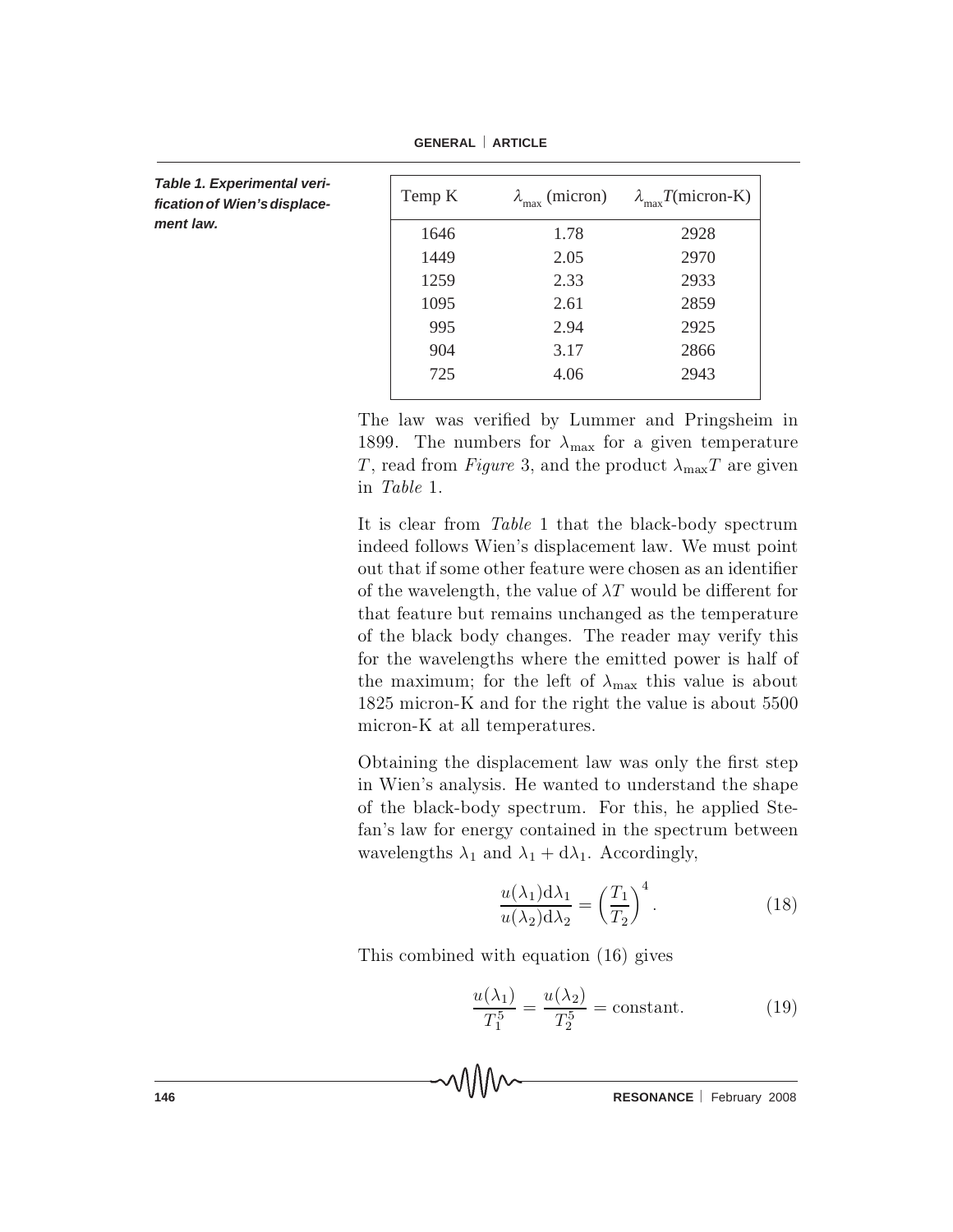| Temp K | $E_{-}$<br>max | $E_{\rm max} T^{-5} \times 10^{17}$ |
|--------|----------------|-------------------------------------|
| 1646   | 135.5          | 1121                                |
| 1449   | 73.3           | 1147                                |
| 1259   | 34.3           | 1084                                |
| 1095   | 17.7           | 1124                                |
| 995    | 11.1           | 1138                                |
| 904    | 6.7            | 1110                                |
| 725    | 2.2            | 1098                                |
|        |                |                                     |

*Table 2. Experimental verification of equation (20).* 

As discussed in  $Appendix 2$ , the radiation coming out of a cavity is directly proportional to the radiation density inside it. Thus the emissivity defined by equation  $(5)$ should also satisfy

$$
\frac{e_{\lambda 1}}{T_1^5} = \frac{e_{\lambda 2}}{T_2^5} = \text{constant.}
$$
 (20)

As noted earlier, the constant above would be different for different wavelengths. Equation  $(20)$  was also verified by Lummer and Pringsheim. Radiated emission from a black body as a function of the wavelength for different temperatures as obtained by them is shown in Figure 3. If we now read the emitted radiation  $E_{\text{max}}$ at  $\lambda_{\text{max}}$  for different temperatures and divide it by the fifth power of the temperature, we should get a constant according to equation (20). This is done in Table 2 with the numbers taken from the plot of  $Figure 3$ .

As is clearly seen from Table 2, equation  $(20)$  is satisfied to a high degree of accuracy by experimental numbers for the black-body spectrum. It is thus established that for a point in the black-body spectrum, specified by a wavelength at a given temperature, the ratio given by equation  $(19)$  or  $(20)$  remains unchanged as one looks at a n o the remperature and the corresponding wavelength given by equation  $(15)$  or  $(16)$ . Thus this ratio must be a function  $f(\lambda T)$  of the product  $\lambda T$  of the wavelength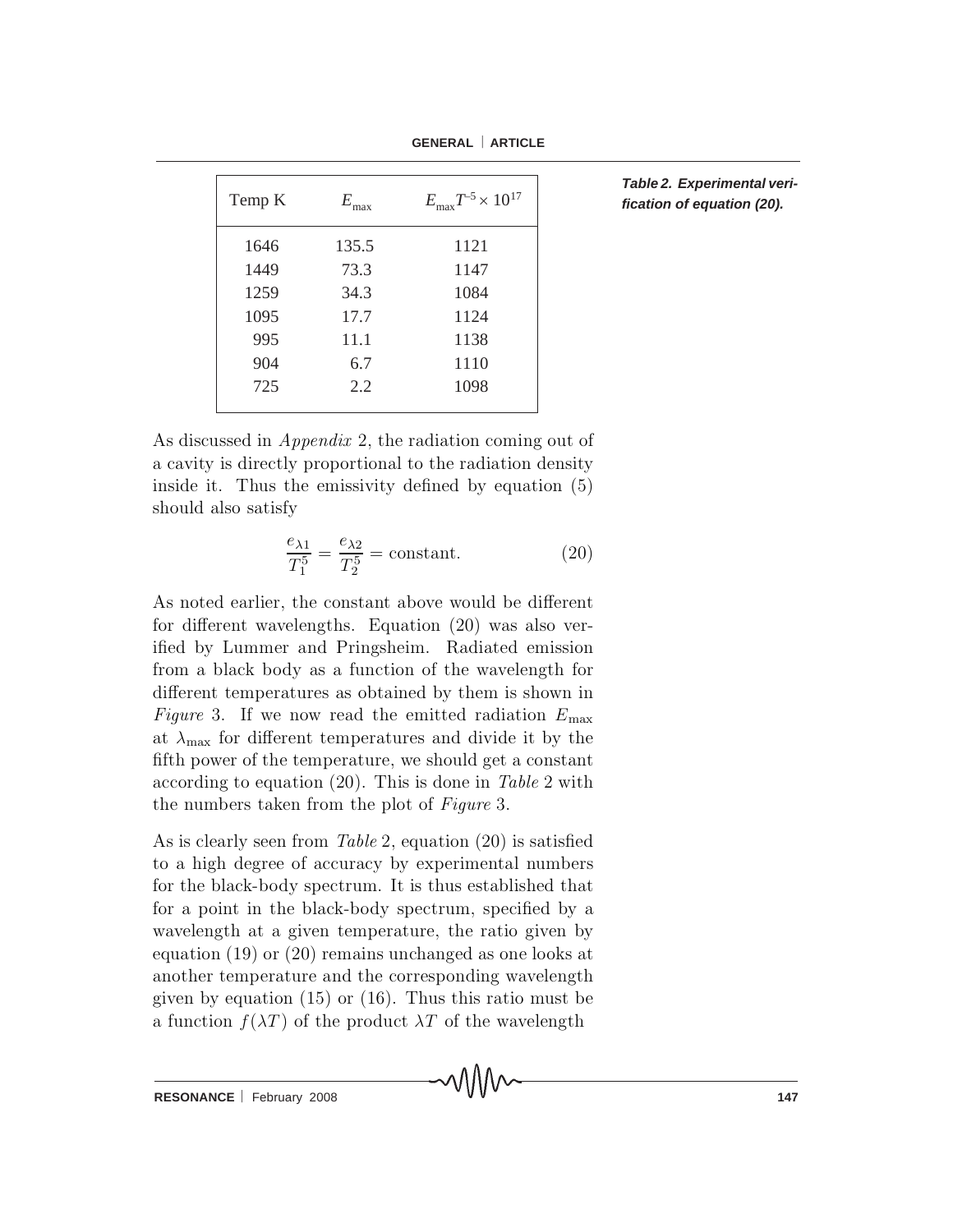and temperature. This makes the ratio of equation  $(19)$ dependent on the wavelength at a given temperature and at the same time keep it unchanged for points related by equation  $(15)$  as the temperature of the body changes. Thus in general

$$
\frac{u(\lambda)}{T^5} = f(\lambda T). \tag{21}
$$

Using equation  $(15)$ , this can also be written as

$$
u(\lambda) = \frac{F(\lambda T)}{\lambda^5}.
$$
 (22)

Since  $u(\lambda) d\lambda$  is the energy contained in the range  $d\lambda$ , the formula above is transformed to a function of the frequency  $\nu = \frac{c}{\lambda}$  by writing  $d\lambda = -\frac{c}{\nu^2} d\nu$  and is given as

$$
u(\nu) = \nu^3 \phi \left(\frac{\nu}{T}\right),\tag{23}
$$

where  $\phi$  is an unknown function.

We pause here for a moment to marvel at Wien's clever use of thermodynamics to provide insights into the nature of black-body spectrum.

Next, Wien took one more step and assumed that the frequency of radiation emitted by molecules should be proportional to their kinetic energy, i.e.,  $\frac{1}{2}mv^2 = av$ , and the intensity of radiation at that frequency would depend on the number of molecules at that kinetic energy, i.e., it is proportional to  $e^{-\frac{1}{2}mv^2/kT}$ , where k is Boltzmann's constant. Based on this, he proposed the following formula for the density of black-body radiation

$$
u = \frac{A}{\lambda^5} e^{-b/\lambda T} \quad \text{or} \quad u(\nu) = \frac{A\nu^3}{c^4} e^{-b\nu/cT}.
$$
 (24)

This formula gave a very good fit to the black-body spectrum as a shown in  $Figure (3)$ . Notice that the constant b can be related to  $\lambda_{\text{max}}$  for temperature T by maximizing u above with respect to  $\lambda$  and gives  $b = 5\lambda_{\text{max}}T$ . Although there appears to be some deviation from the experimental curve for large wavelengths, the match near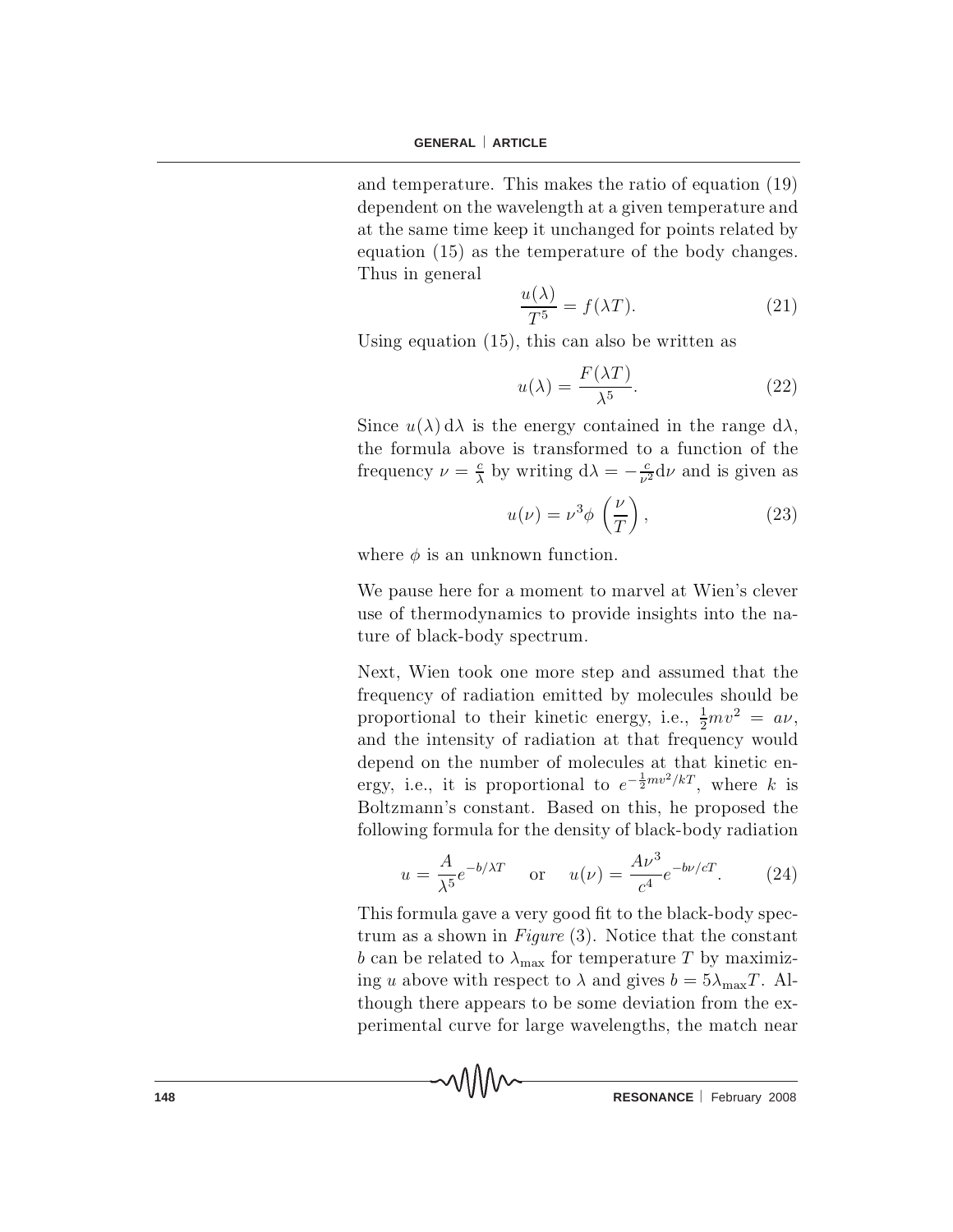the maximum is nearly perfect. In any case, experimental numbers are more accurate near the maximum so the formula provided by Wien was really a satisfactory one. For his pathbreaking work, Wien was awarded the Nobel Prize in 1911. The importance of his work is clearly reflected by the Nobel Prize presentation speech. Some excerpts from the speech are given below:

 $\ln$  1893 Wien published a theoretical paper which was destined to acquire the utmost importance in the development of radiation theory".

 $\emph{``Wien's displacement law provides half the answer to the''}$ problem ".

 $\emph{``The importance of Wien's displacement law extends in}$ various directions".

 $\emph{``The method has successfully been applied to the deter--}$ mination of the temperature of our light sources, of the sun and of some of the fixed stars, and has yielded extremely interesting results".

"In  $1894$  he deduced a black-body radiation law. This law has the virtue that, at short wavelengths, it agrees with the above mentioned experimental investigations by Lummer and Pringsheim".

Towards the end of the speech it is mentioned that "It was Planck who solved this problem and his formula provides the long sought-after connecting link between radiation energy, wavelength and black body temperature". Thus the work done by Wien really set the stage for Max Planck to enter the scene.

# Planck's Work: The Birth of Quanta

Max Planck had studied physics under Helmholtz and Kirch h off at Berlin. He was highly fascinated by the second law of thermodynamics and had self-studied Clausius' papers. As a researcher he had been investigat-

∧∧∧∧

The work done by Wien really set the stage for Max Planck to enter the scene.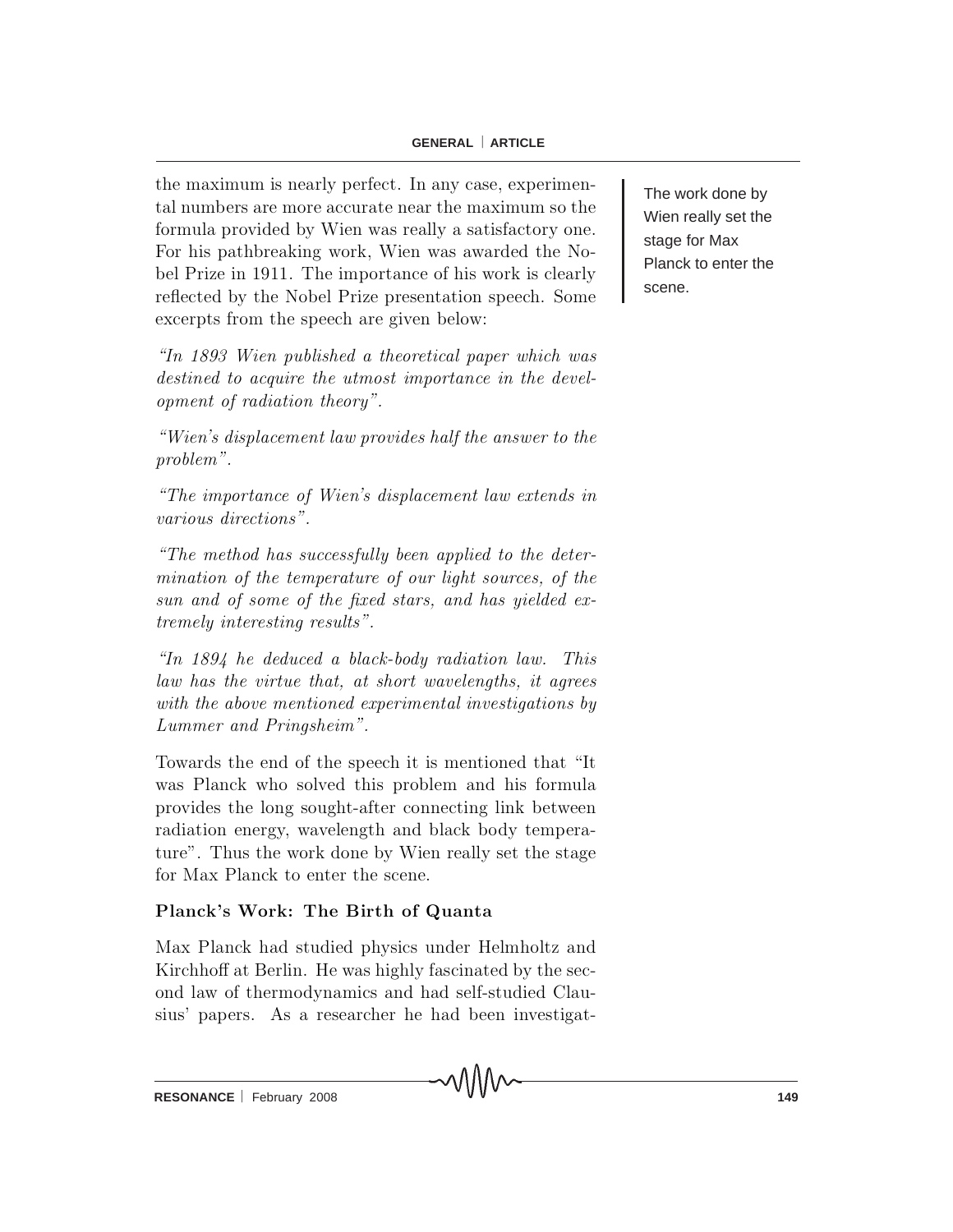Planck started by analyzing the energy equilibrium between a radiating dipole and a radiation field.

ing how the second law could be applied to different physics problems. In 1894 he turned his attention to the problem of black-body radiation. Please recall that the analysis of Wien discussed above had come out in that year. In the following account of Planck's introduction of the concept of quanta, note the dates to appreciate the pace at which Planck must have worked.

Planck started by analyzing the energy equilibrium between a radiating dipole and a radiation field. By equating the energy absorbed by an oscillator to the energy radiated by it  $-$  so that equilibrium exists between the radiation in a cavity and the oscillators on its walls absorbing and radiating energy  $-$  he found that the energy density  $u(\nu)$  in a cavity is related to the average energy  $E(\nu)$  of a radiating oscillator by the following formula:

$$
u(\nu) = \frac{8 \pi \nu^2}{c^3} E(\nu).
$$
 (25)

Thus if we could calculate the average energy per oscillator, the results for spectral density could also be obtained through equation  $(25)$ . This is what Planck had to say about it in his Nobel Lecture:

 $\emph{``The noteworthy result was found that this connection''}$ was in no way dependent upon the nature of the reson ator, particularly its attenuation constant  ${-}$  a circumstance which I welcomed happily since the whole problem thus became simpler, for instead of the energy of radiation, the energy of the resonator could be taken and, thereby, a complex system, composed of many degrees of freedom, could be replaced by a simple system of one degree of freedom."

It must be pointed out that taking  $E(\nu) = kT$  in equation  $(25)$  leads to the Rayleigh-Jeans formula,

$$
u(\nu) = \frac{8\,\pi\,\nu^2}{c^3}kT\tag{26}
$$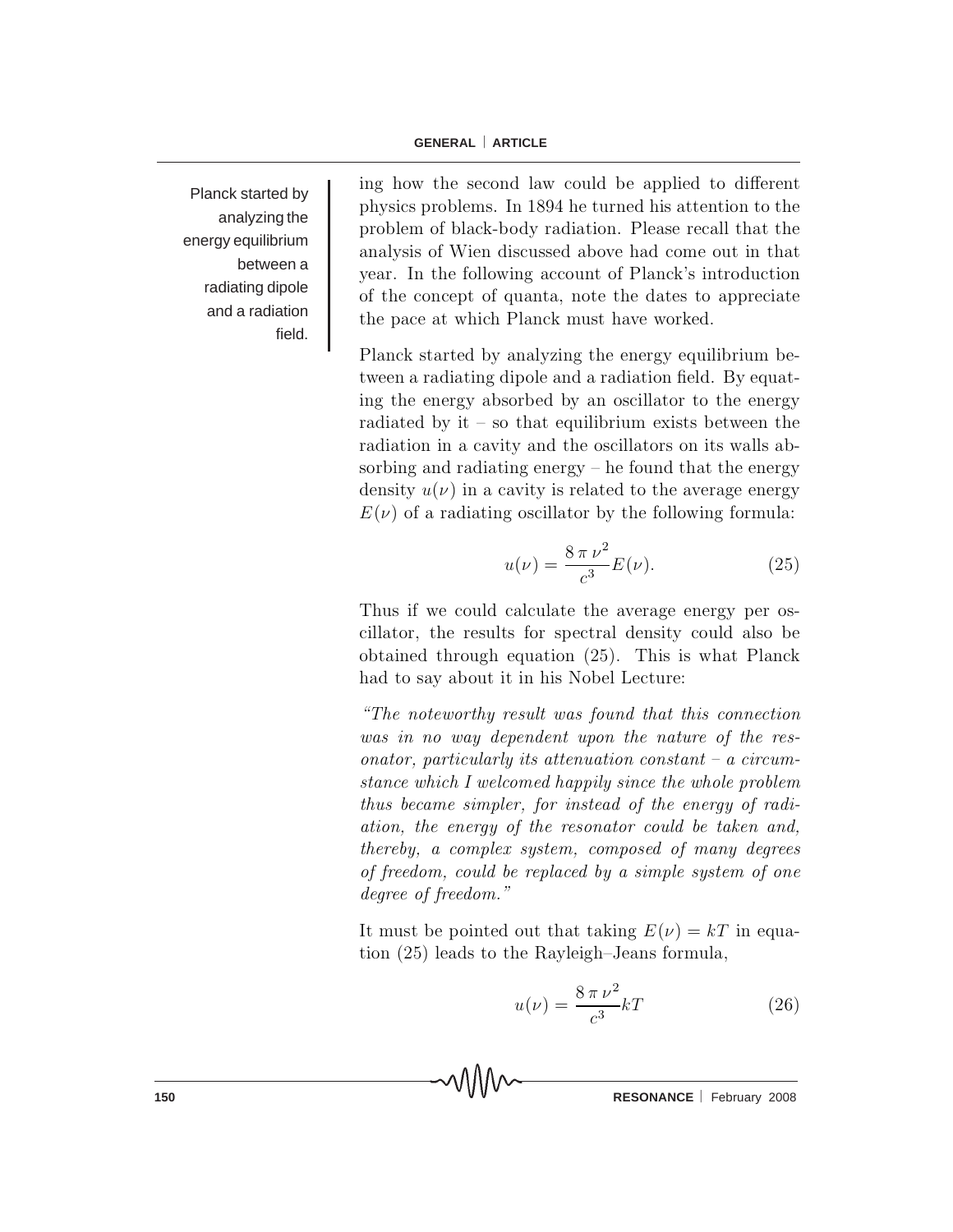for black-body radiation, and it is found to fit the spectrum well at large wavelengths and high temperatures. Having obtained the result above, Planck now started attacking the problem of black-body spectrum and failed in his initial attempts. Planck then started applying second law of thermodynamics for further investigations. According to him (Nobel Lecture):

"So there was nothing left for me but to tackle the problem from the opposite side, that of thermodynamics, in which field I felt, moreover, more confident. In fact my earlier studies of the Second Law of Heat Theory stood me in good stead, so that from the start I tried to get a connection, not between the temperature but rather the entropy of the resonator and its energy, and in fact, not its entropy exactly but the second derivative with respect to the energy since this has a direct physical meaning for the irreversibility of the energy exchange between resonator and radiation."

As is clear from the quote above, Planck was concerned with the irreversibility of the energy exchange between resonator (oscillator) and radiation. In particular, if reson a to r was away from equilibrium then its entropy must increase as it moved towards equilibrium. What does it mean it terms of its second derivative with respect to the energy?

Suppose a system is away from the equilibrium energy by an amount  $\Delta E$ . As it moves towards equilibrium, its energy changes by an amount  $dE$ . Then Planck first showed that the change in its entropy is proportional to  $\Delta E \times dE \times \frac{\partial^2 S}{\partial E^2}$ . Thus for entropy to increase as the resonator energy approached its equilibrium value, the second derivative  $\frac{\partial^2 S}{\partial E^2}$  must be negative since  $\Delta P$ and  $dE$  will have opposite signs in such a process. He therefore defined the entropy of an oscillator to be

$$
S = -\frac{E}{\beta \nu} \ln \left( \frac{E}{\alpha \nu \, e} \right),\tag{27}
$$

Planck was concerned with the irreversibility of the energy exchange between resonator (oscillator) and radiation.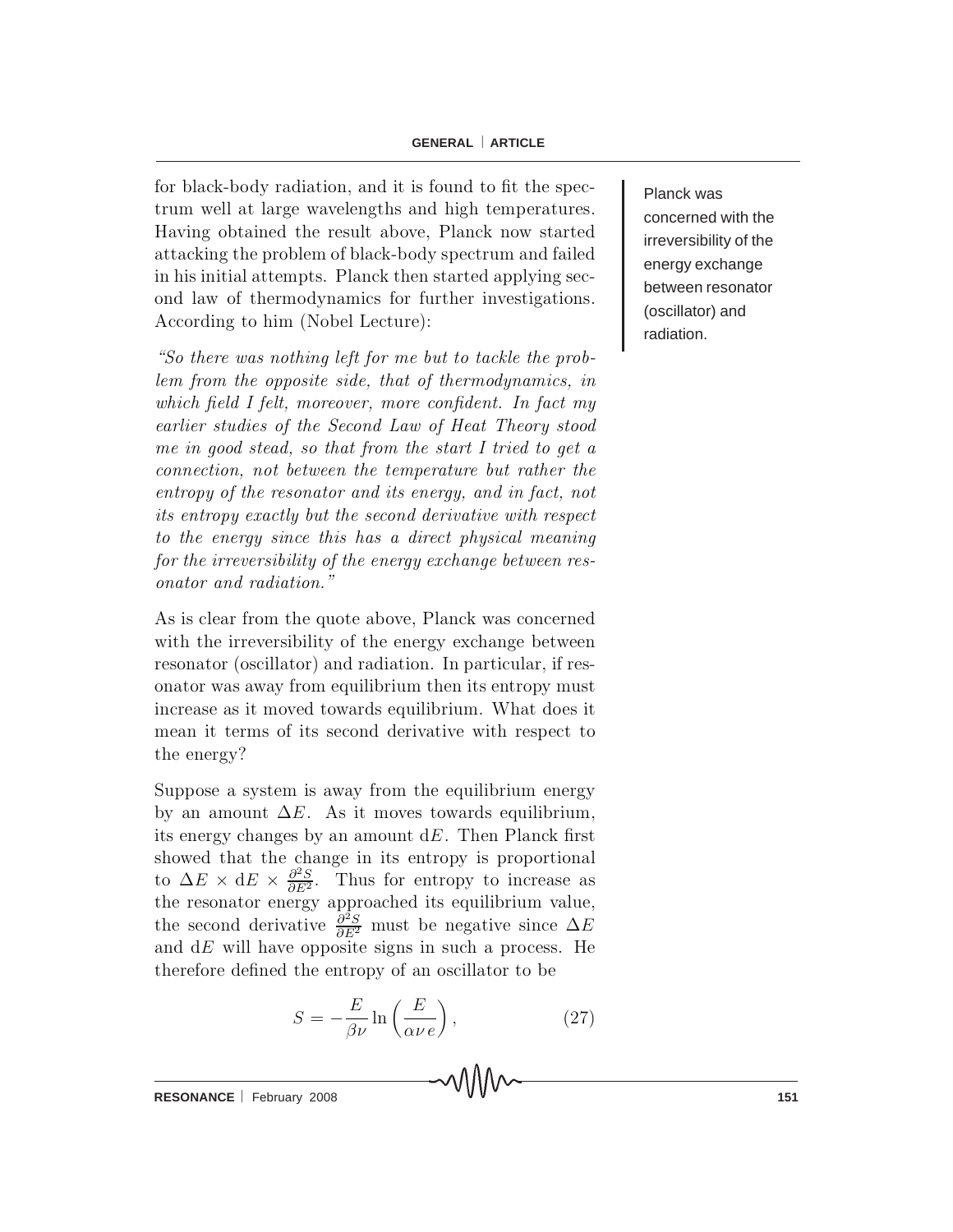where e is the base of natural logarithm. The formula can be derived from Wien's law as is easily seen. Combine equation  $(25)$  with Wien's formula of equation  $(24)$ to write the energy of an oscillator as

$$
E(\nu) = \alpha \nu \,\mathrm{e}^{-\beta \nu/T} \ (\alpha > 0 \text{ and } \beta > 0). \tag{28}
$$

Invert this equation and use  $\left(\frac{\partial S}{\partial E}\right)_V = \frac{1}{T}$  to get

$$
\left(\frac{\partial S}{\partial E}\right)_V = -\frac{1}{\beta \nu} \ln\left(\frac{E}{\alpha \nu}\right),\tag{29}
$$

which is integrated to get equation  $(27)$ . What is important, however, is that the second derivative of the entropy comes out to be negative thereby satisfying Planck's requirement. The second derivative simply is

$$
\frac{\partial^2 S}{\partial E^2} = -\frac{1}{\beta \nu} \frac{1}{E} \tag{30}
$$

showing the consistency of the Wien's law with the principle of increase of entropy. After this things started moving really fast. Planck presented these results in June 1900, but soon after, in October 1900, Rubens and Kurlbaum (Rubens and Kurlbaum, Berliner Berichte, pp.929-941, 1900) showed convincingly that Wien's law deviated from experimental numbers at large wavelengths and high temperatures. The results of their investigations are shown in Figure 6 where the energy emitted at wavelength of  $24\mu$  is plotted against temperature. Recall that such a deviation for large wavelengths was also noticed in Figure 3 but Rubens and Kurlbaum worked at a wavelength well beyond the upper limit of the results of Lummer and Pringsheim displayed in Figure 3. Thus from their work it became absolutely clear that for large w avelengths (small frequencies) Wien's formula underestimates the experimental results at high temperatures, whereas the Rayleigh-Jeans formula (equation  $26$ ) is very close to the experimental numbers. Rubens and

MMM

From the work of Rubens and Kurlbaum, it became absolutely clear that for large wavelengths Wien's formula underestimates the experimental results at high temperatures.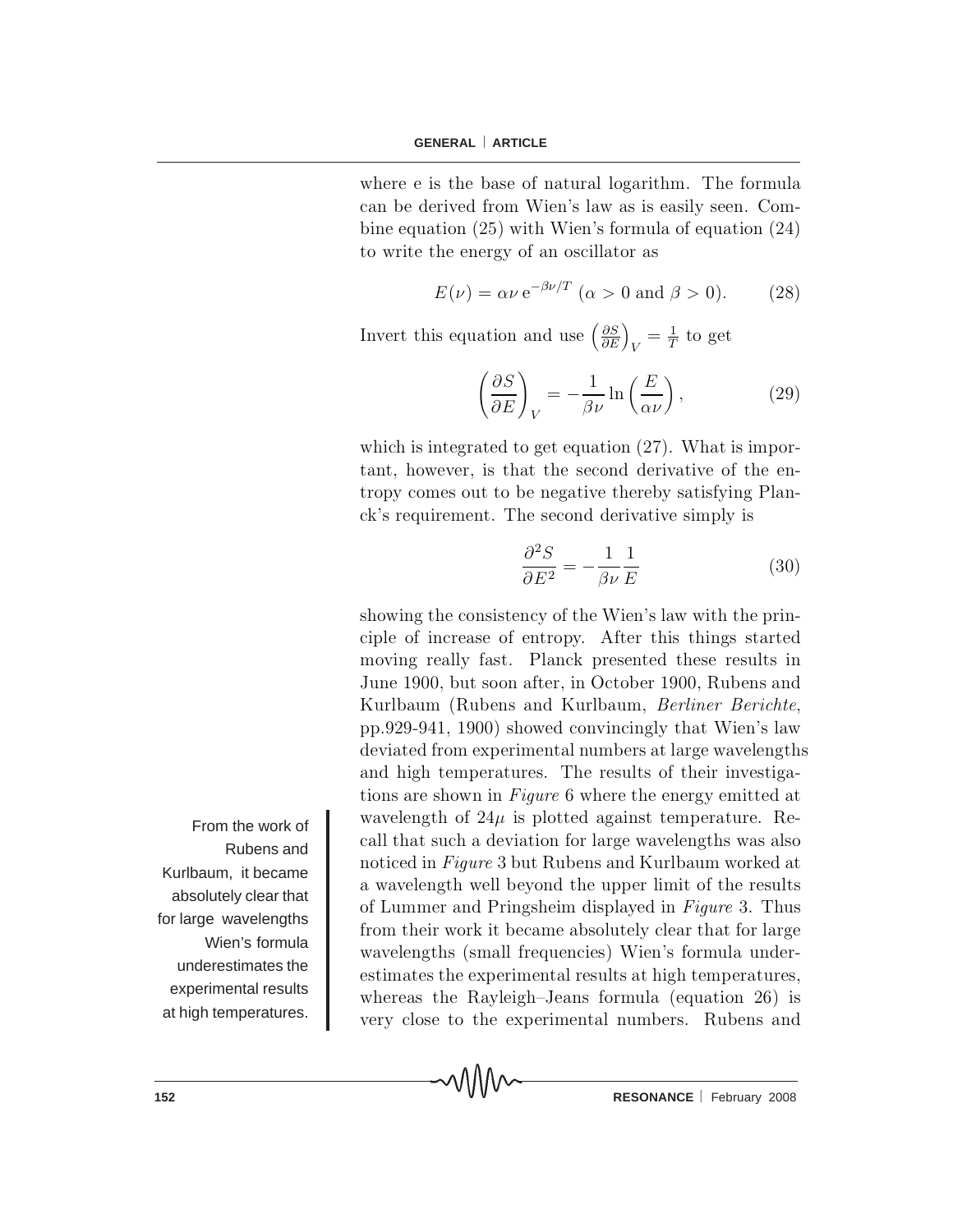**GENERAL** ⎜ **ARTICLE**



Kurlbaum had told Planck about their results before publishing them. So Planck got back to work to modify Wien's formula and got a new expression for the blackbody spectrum that fitted well with experimental data at all temperatures and wavelengths. Rubens and Kurlb a um also compared Planck's formula with their experimental results and showed beyond any doubt that his formula matched perfectly with the experiments ( $Figure$ 6). We now describe how Planck obtained his formula.

From experiments of Rubens and Kurlbaum, it was clear that at small frequencies and high temperatures Rayleigh-Jeans formula was close to the experimental results. Thus the entropy expression (equation 27) and its second derivative (equation 30) could not be correct in this range. Since the Rayleigh-Jeans formula is based on the energy  $E$  of the resonator being proportional to the temperature  $T$ , the first derivative of the entropy  $S$  *Figure 6. Experimental results of Rubens and Kurlbaum compared to different theories of black body radiation (Rubens and Kurlbaum, Annalen der Physik, Vol.4, p.649,1901).*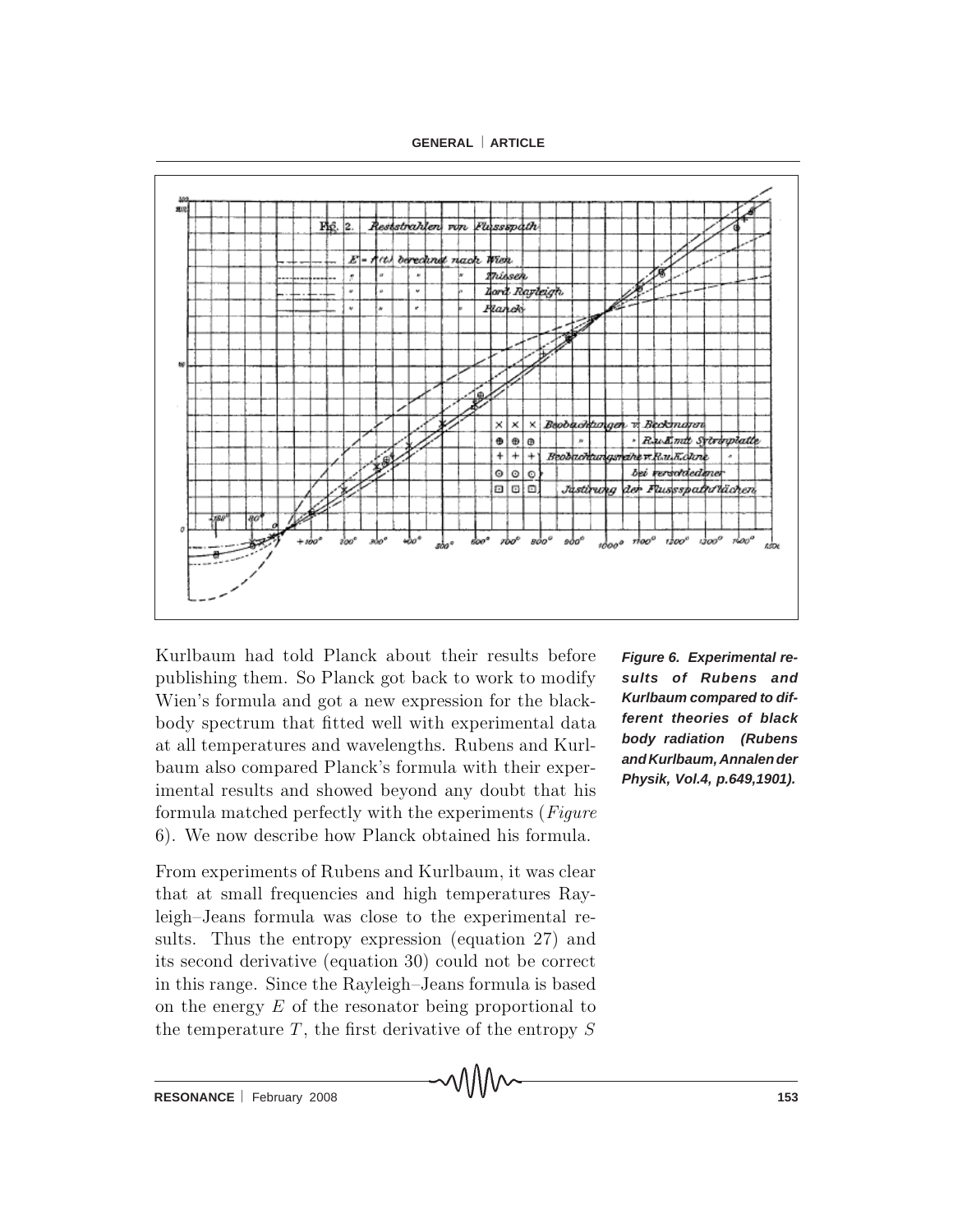of an oscillator,  $\left(\frac{\partial \mathcal{S}}{\partial I}\right)$  $\partial I$ ´  $\frac{1}{V} = \frac{1}{T}$  $\frac{1}{T}$ , would be inversely proportional to its energy. This implies that  $\frac{\partial^2 \mathcal{L}}{\partial E^2}$  $\frac{\partial^2 S}{\partial E^2} \propto \frac{1}{E}$  $\frac{1}{E^2}$ . On the other hand, Wien's formula gave the second derivative to be inversely proportional to  $E$ . The correct expression for the second derivative should go from  $\frac{1}{b}$  $\frac{1}{E}$  to  $\frac{1}{E}$  $E^2$ as the temperature increased. Planck therefore interpolated between these two limits and wrote

$$
\frac{\partial^2 S}{\partial E^2} = -\frac{a}{E(b+E)} \quad (a>0, b>0). \tag{31}
$$

Integrating this gives

$$
\frac{\partial S}{\partial E} = -\frac{a}{b} \ln \left( \frac{E}{E + b} \right). \tag{32}
$$

Equating this to  $\frac{1}{7}$  $\frac{1}{T}$  and inverting the equation gives

$$
E = \frac{b}{e^{b/aT} - 1},\tag{33}
$$

when combined with equation  $(25)$  this leads to

$$
u(\nu) = \frac{8\pi\nu^2}{c^3} \frac{b}{e^{b/aT} - 1}.
$$
 (34)

Since by Wien's analysis,  $u(\nu)$  has the form given by equation  $(23)$ , b in the equation above must be proportional to the frequency  $\nu$ . Taking  $b = \beta \nu$ , we get

$$
u(\nu) = \frac{8\pi\nu^3}{c^3} \frac{\beta}{e^{\beta\nu/aT} - 1}.
$$
 (35)

This is Planck's formula in its primitive form. The constants  $\beta$  and a could be calculated by comparing with Wien's formula and matching with the coefficients employed there. The numbers could also be obtained from Stefan's constant and the value of  $\lambda_{\text{max}}T$ . As mentioned above, it fitted the data of Rubens and Kurlbaum perfectly. From the formula above, Planck also obtained the entropy of an oscillator to be

$$
S = a \left[ \left( 1 + \frac{E}{\beta \nu} \right) \ln \left( 1 + \frac{E}{\beta \nu} \right) - \frac{E}{\beta \nu} \ln \frac{E}{\beta \nu} \right].
$$
 (36)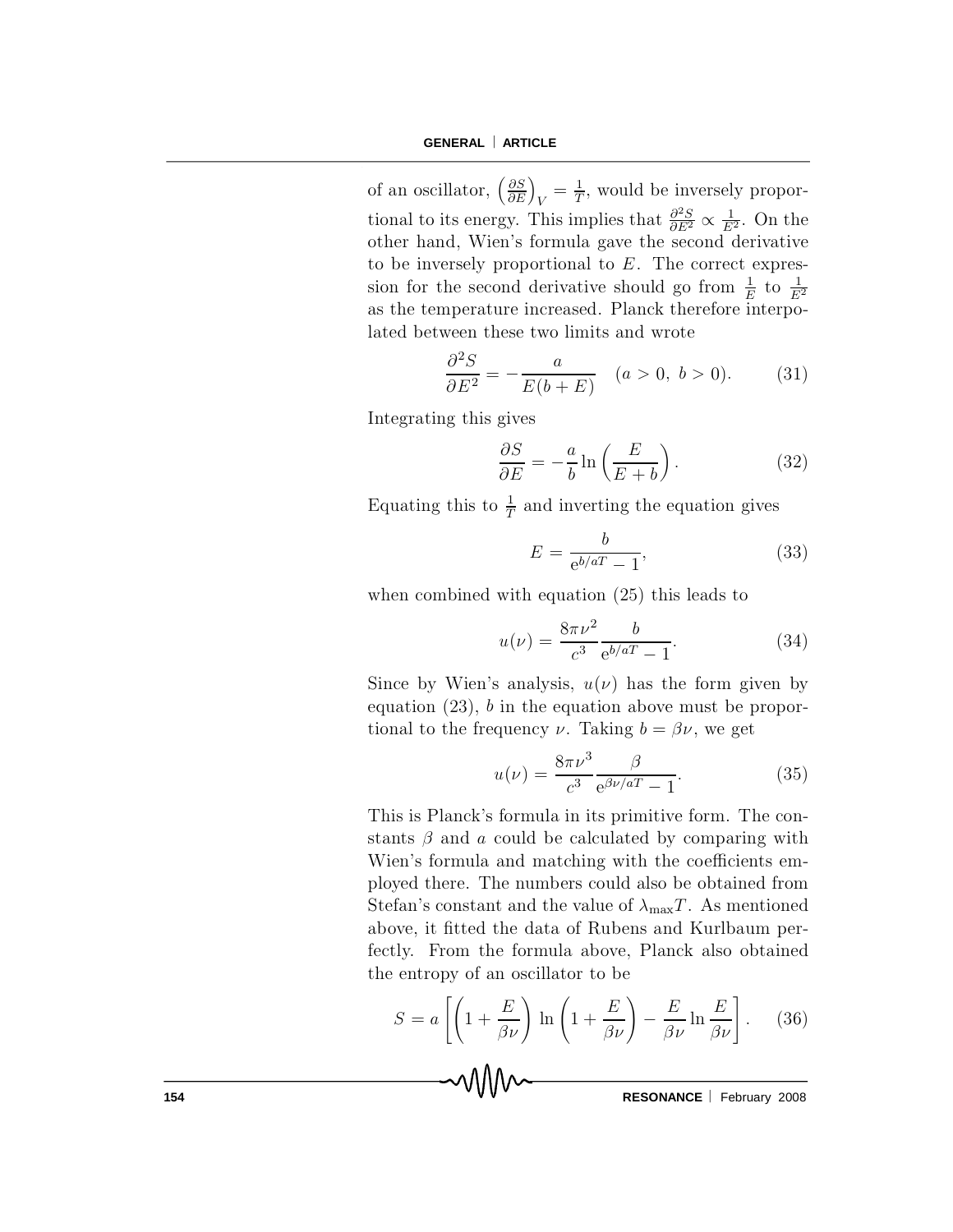So far what Planck had presented was only an interpolation formula that fitted with the experimental data well. However, it was not clear what it meant. Planck was conscious of this fact. He says in his Nobel Lecture:

 $\mathscr{L}$ ... However, even if the radiation formula should prove itself to be absolutely accurate, it would still only have, within the significance of a happily chosen interpolation formula, a strictly limited value. For this reason, I busied myself, from then on, that is, from the day of its  $establishment, with the task of elucidating a true phys$ ical character for the formula, and this problem led me automatically to a consideration of the connection between entropy and probability, that is, Boltzmann's trend of ideas; until after some weeks of the most strenuous work of my life, light came into the darkness, and a new undreamed-of perspective opened up before me."

As is evident from above, Planck now worked very hard to get a physical interpretation of his formula. For this he employed Boltzmann's approach to obtain entropy of an oscillator. According to Boltzmann, entropy  $S$  of a system is related to the number of ways  $\Omega$  that a system could have a given energy  $E$  as follows:

$$
S = k \ln \Omega. \tag{37}
$$

Further when a system is in equilibrium, the corresponding entropy achieves its maximum value. Maximizing entropy of a system gives probability  $P(E)$ , that a system at temperature T has energy  $E$ , to be

$$
P(E) \propto e^{-E/kT}.\tag{38}
$$

Planck calculated the entropy of an oscillator in the following way: He assumed that given total energy  $E<sub>N</sub>$  was divided among  $N$  oscillators so that the average energy is  $E$ . Further for purposes of counting, let the energy  $E_N$  be made up of small elements of energy  $\varepsilon$  so that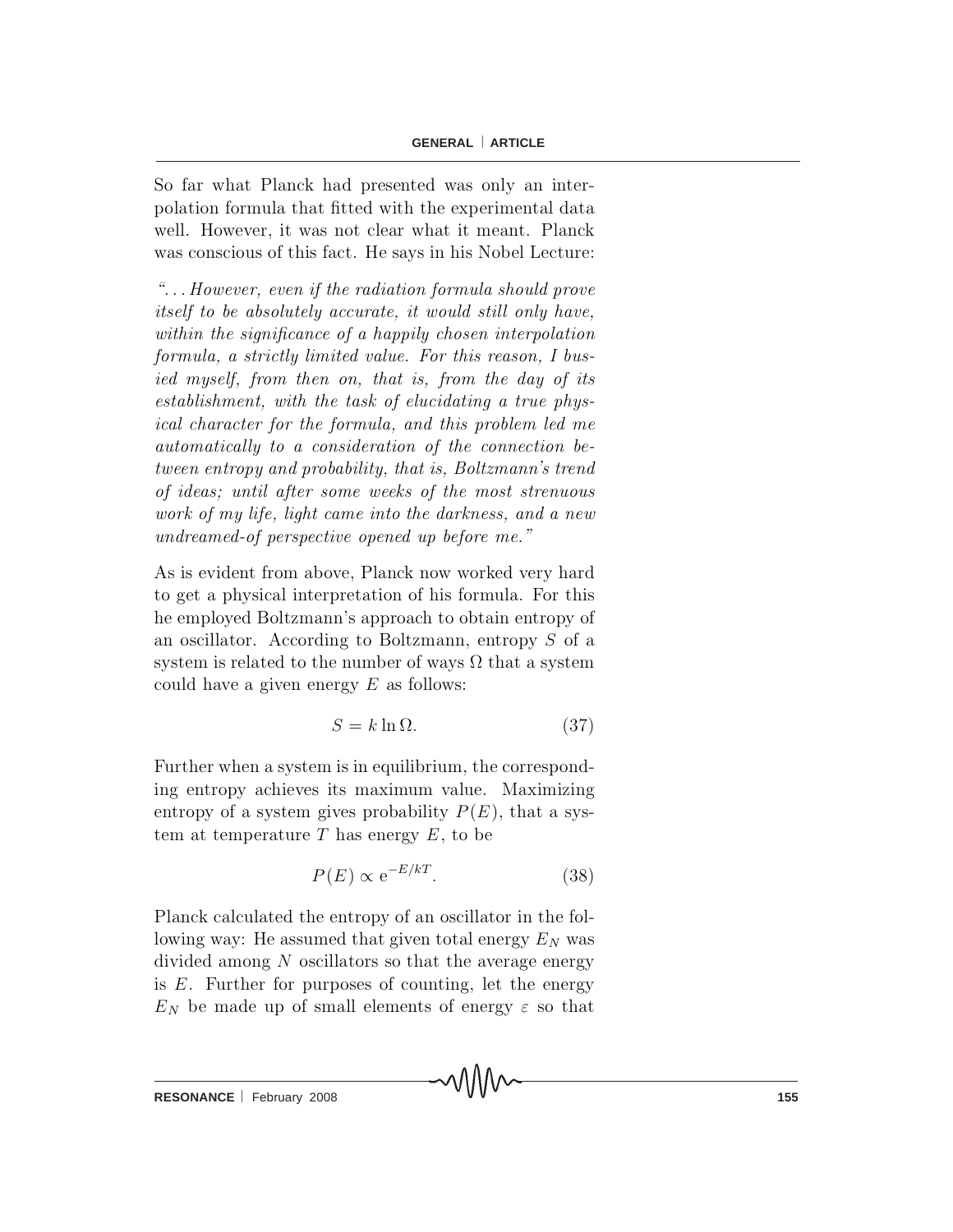

*Figure 7. Distribution of P elements* **(**•**)** *among N oscillators* **(***separated by* **).**

the total number of such elements is  $P$ . Thus

$$
N = \frac{E_N}{E} \quad and \quad P = \frac{E_N}{\varepsilon}.
$$
 (39)

The number of ways that this system could have energy  $E_N$  is equal to the number of ways the P elements could be distributed among the  ${\cal N}$  oscillators. This is shown in Figure 7 where elements are denoted by filled circles and oscillators by rectangular boxes separated by a vertical bar which are  $(N - 1)$  in number.

To count the number of ways the filled circles in the figure above could be distributed in the  $N$  boxes, we can count the number of ways the circles and the bars together can be arranged. Each one of these arrangements would create  $N$  boxes and certain number of circles in them. This gives  $(N + P - 1)!$  arrangements. However since all the elements are equivalent and so are the bars, their permutation among each other does not create any new arrangement. Thus the number obtained above is larger by this factor. Therefore the correct number of distinguishable ways that  $P$  elements can be distributed among  $N$  oscillators is given as

$$
\Omega = \frac{(N + P - 1)!}{(N - 1)!P!}.
$$
\n(40)

Using Stirling's formula for large numbers of  $N$  and  $P$ , this can be approximated as

$$
\Omega = \frac{(N+P)^{(N+P)}}{N^N P^P}.\tag{41}
$$

Thus entropy per oscillator is given as

$$
S = \frac{1}{N}k \ln \Omega = k \left[ \left( 1 + \frac{E}{\varepsilon} \right) \ln \left( 1 + \frac{E}{\varepsilon} \right) - \frac{E}{\varepsilon} \ln \frac{E}{\varepsilon} \right]
$$
(42)

**156 RESONANCE** February 2008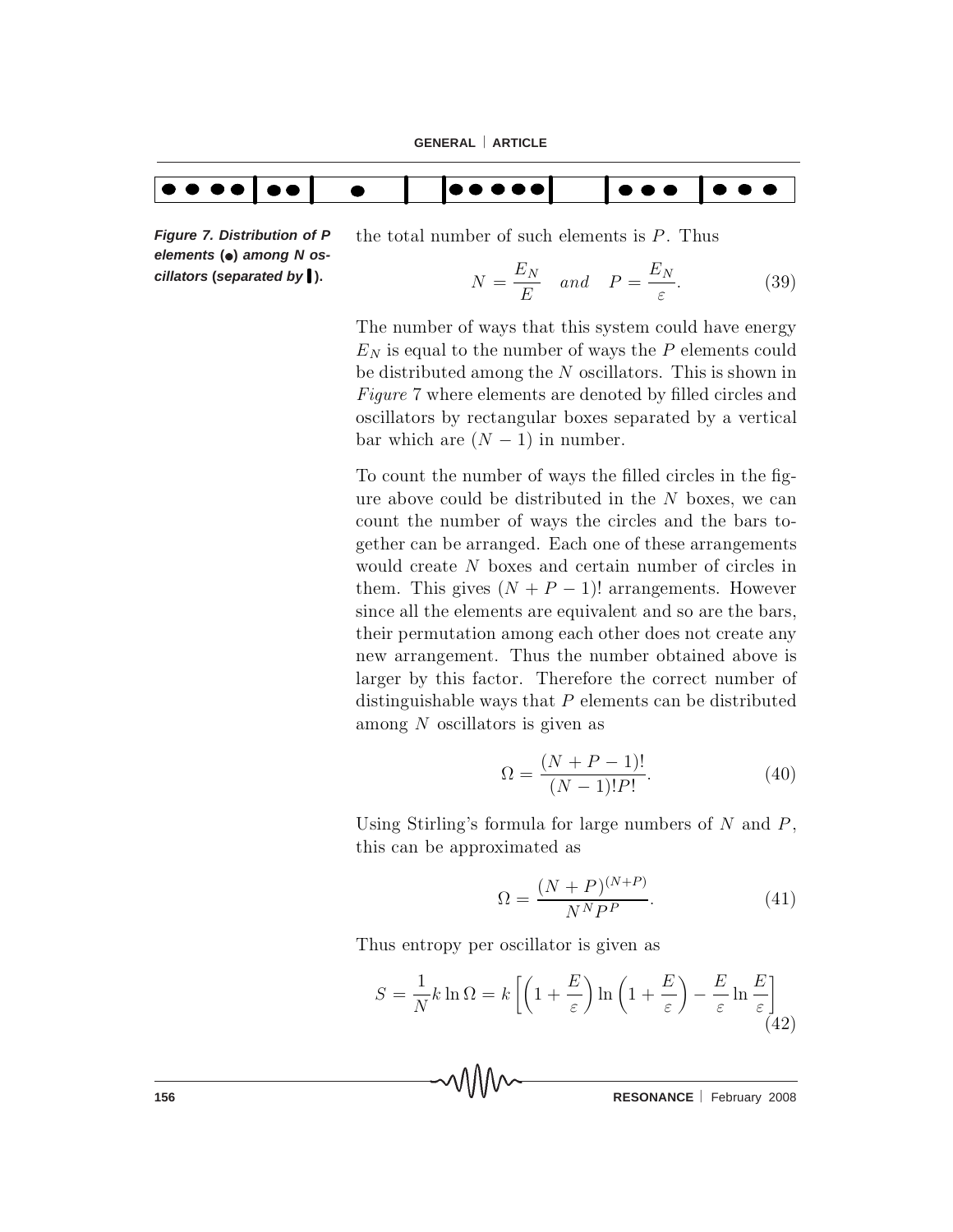This has exactly the same form as equation  $(36)$ . It is therefore tempting here to compare the two expressions and conclude that each energy element  $\varepsilon$  cannot be taken to be arbitrarily small but must equal  $\beta \nu$ . Similarly a in equation  $(36)$  should be equal to the Boltzmann constant  $k$ . However, Planck applied a different argument. Combining equations  $(23)$  and  $(25)$ , he first writes

$$
E(\nu) = \nu \phi \left(\frac{\nu}{T}\right),\tag{43}
$$

which is then inverted to get

$$
\frac{\nu}{T} = f\left(\frac{E}{\nu}\right) \quad \text{or} \quad \frac{1}{T} = \frac{1}{\nu} f\left(\frac{E}{\nu}\right). \tag{44}
$$

However,  $\frac{1}{T} = \left(\frac{\partial S}{\partial E}\right)_V$ . Thus using equation (44) above gives

$$
dS = d\left(\frac{E}{\nu}\right) f\left(\frac{E}{\nu}\right) \Rightarrow S = F\left(\frac{E}{\nu}\right). \tag{45}
$$

Thus entropy of an oscillator is a function of the ratio  $\frac{E}{\nu}$  of its average energy E and its frequency  $\nu$ . This immediately implies that  $\varepsilon = h\nu$ , where h is a constant. As pointed out above, this means that for proper accounting of black-body radiation, the energy element is not just a convenient counting tool but has a definite value, a quantum of energy, for a given frequency. One can now work backwards from this expression of the entropy to get the average energy  $E(\nu)$  of the oscillator. It comes out to be

$$
E(\nu) = \frac{h\nu}{e^{h\nu/kT} - 1} \tag{46}
$$

When combined with equation  $(25)$  it gives

$$
u(\nu) = \frac{8\pi h\nu^3}{c^3} \frac{1}{e^{h\nu/kT} - 1}
$$
 (47)

Using Stefan-Boltzmann constant  $\sigma$  and the Wien's constant b (equation 24), Planck obtained the values of  $h$ 

**RESONANCE** February 2008 **157** 

For proper accounting of black-body radiation, the energy element is not just a convenient counting tool but has a definite value, a quantum of energy, for a given frequency.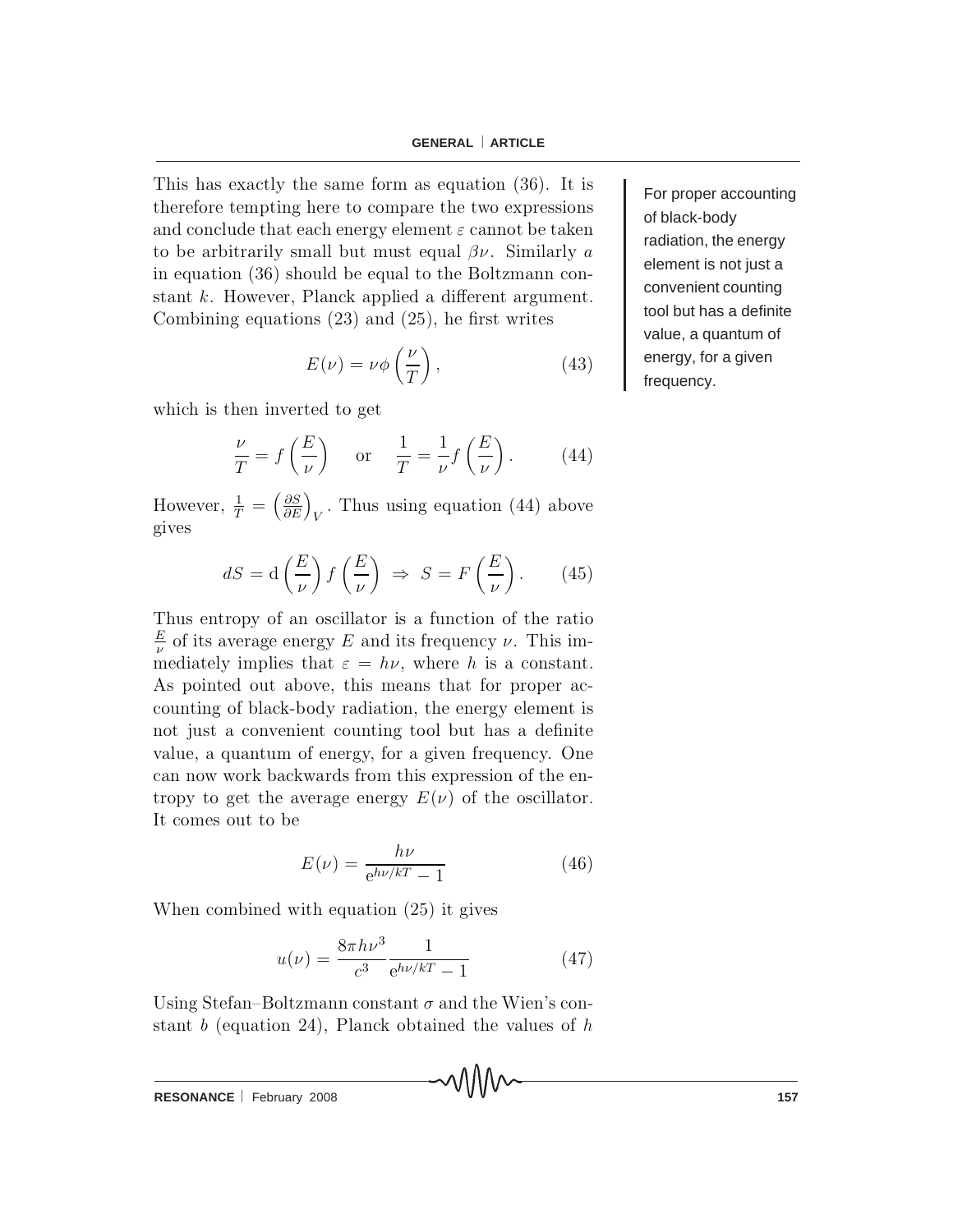At the time when Planck obtained the value of Boltzmann's constant from the radiation formula, there was no other way that it could be obtained.

and k to be

 $h = 6.55 \times 10^{-27}$  erg.sec and  $k = 1.346 \times 10^{-16}$  erg/deg.  $(48)$ 

Planck presented this work in a paper titled 'On energy distribution law in the normal spectrum' at a meeting of the German Physical Society on December 14, 1900, which is now regarded as the birthday of Quantum Theory.

At the time when Planck obtained the value of Boltzm ann's constant from the radiation formula, there was no other way that it could be obtained. In fact after getting the value of  $k$ , Planck calculated the Avogadro's number  $N_A$  from the gas constant R and electronic charge  $e$  from the Faraday constant  $F$  as given below:

$$
N_{\rm A} = \frac{R}{k} = 6.175 \times 10^{23} \text{ per mole and}
$$

$$
e = \frac{F}{N_{\rm A}} = 4.69 \times 10^{-10} \text{ esu.}
$$
(49)

The following is an excerpt from Planck's Nobel Lecture on the calculation of  $e$ :

"At the time when I carried out the corresponding calculation from the radiation law, an exact proof of the number obtained was quite impossible, and not much more could be done than to determine the order of magnitude which was admissible. It was shortly afterward that  $E$  Rutherford and  $H$  Geiger succeeded in determining, by direct counting of the alpha particles, the value of the electrical elementary charge, which they found to be 4.65 $\times$ 10<sup>-10</sup> esu; and the agreement of this figure with the number calculated by me,  $\angle 4.69 \times 10^{-10}$  esu, could be taken as a decisive confirmation of the usefulness of my theory."

This concludes our description of Planck's work. We end it by quoting from the Nobel Prize presentation speech that sums up Planck's contribution nicely: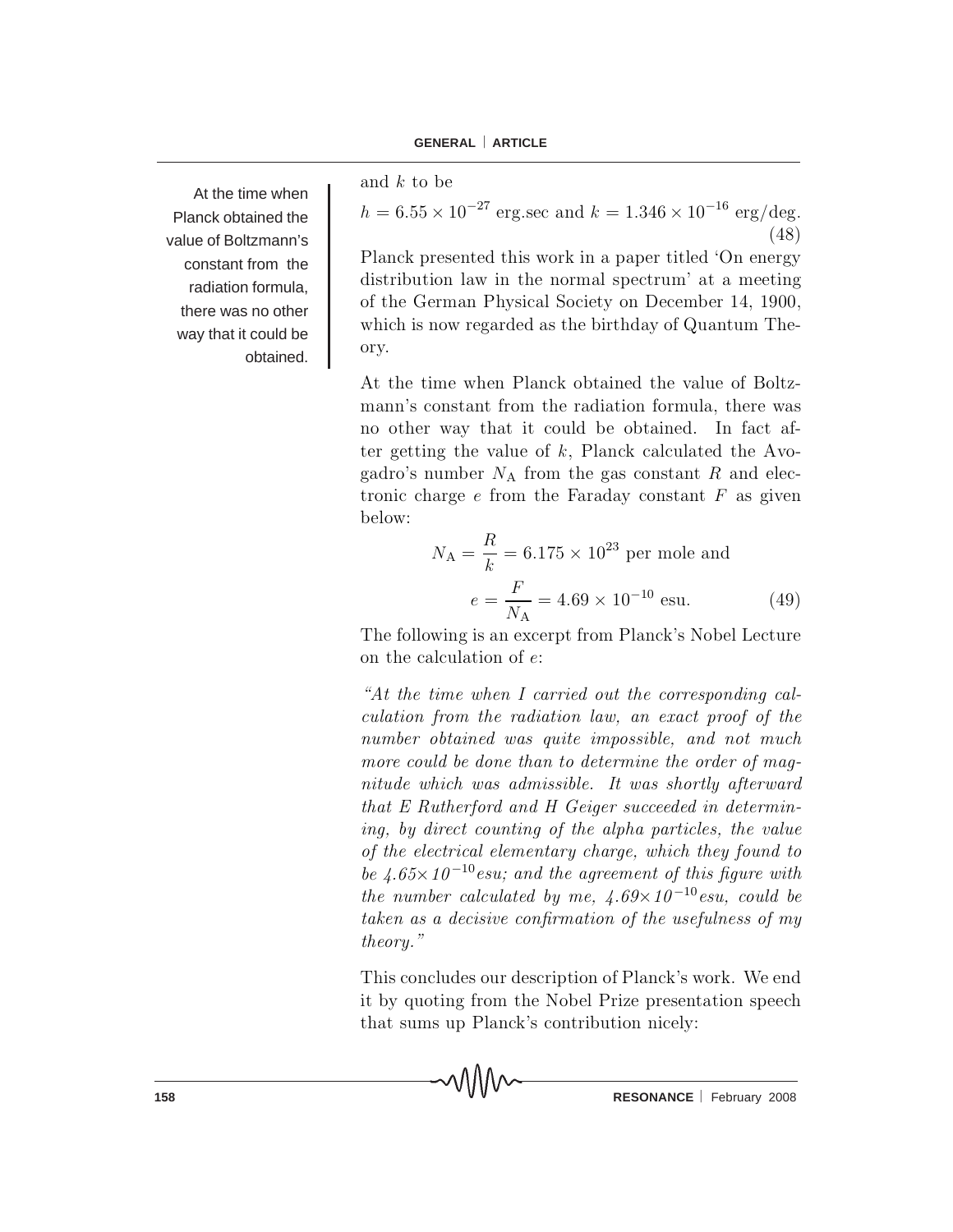### **GENERAL** ⎜ **ARTICLE**

"Planck's radiation theory is, in truth, the most significant lodestar for modern physical research, and it seems that it will be a long time before the treasures will be  $ex$ hausted which have been unearthed as a result of Planck's genius".

After Planck introduced the concept of quantum of energy as discussed above, it was examined critically for its logical consistency and for the method of calculating entropy that Planck applied. Einstein in particular questioned these aspects of Planck's theory and in his attempt to find answers to these questions, he made revolutionary contributions to the theory of quanta and provided a solid footing to this new concept. In the following section, we discuss his contributions.

## Einstein and the Theory of Quanta: Are Quanta Real?

As pointed out above, Planck had introduced the entropy of an oscillator by taking the logarithm of the number of possible states. On the other hand Boltzmann's procedure really meant that when in equilibrium, the number of oscillators and their average energy be calculated by maximizing the entropy. When Einstein studied Planck's work he had precisely this objection to Planck's analysis. In hindsight, we can say that Planck got the correct answer because he counted the number of states (equation 40) for indistinguishable particles properly to match the expression for entropy (equation 36) of an oscillator that he already had. Using the same counting procedure S N Bose later showed how the radiation density formula indeed follows when entropy is maximized.

Einstein had a nother objection to Planck's analysis: According to him a logical inconsistency of Planck's theory was that whereas the oscillators are assumed to have quantized energy levels (a new concept), classical results Planck had introduced the entropy of an oscillator by taking the logarithm of the number of possible states.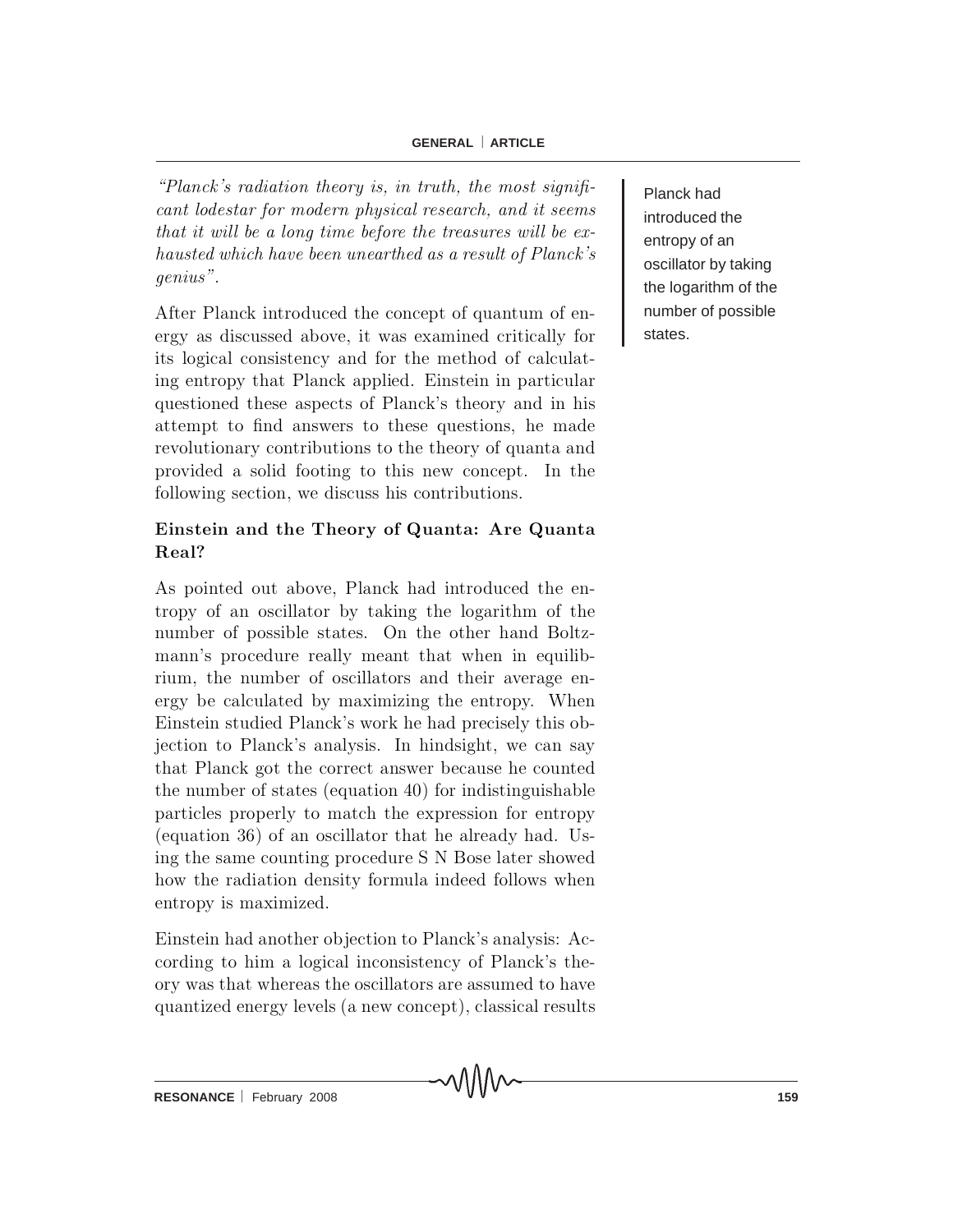Planck concluded from his investigations that oscillators must have energy in units of energy elements <sup>ε</sup> = *h*ν.

A logical inconsistency of Planck's theory was that whereas the oscillators are assumed to have quantized energy levels ( a new concept), classical results are used to work out their rate of radiation.

are used to work out their rate of radiation. We now discuss how Einstein resolved these.

To find the average energy of an oscillator by applying Boltzmann's procedure, we first need the probability that the system has certain energy. If an oscillator can have energy only in units of  $h\nu$ , then the possible energies that it can have are  $nh\nu (n = 0, 1, 2, \cdots)$ . The probability that it has energy  $nh\nu$  is given by Boltzmann to be proportional to  $e^{-nh\nu/kT}$ . Thus the average energy of an oscillator will be

$$
E(\nu) = \frac{\sum_{n} nh\nu e^{-nh\nu/kT}}{\sum_{n} e^{-nh\nu/kT}} = \frac{h\nu}{e^{h\nu/kT} - 1}
$$
(50)

This is the same expression (equation 46) that is obtained by Planck. The difference is that whereas Planck concluded from his investigations that oscillators must have energy in units of energy elements  $\varepsilon = h\nu$ , here at the outset, it is assumed that oscillators can take energies only in certain quanta and then, Boltzmann's procedure is applied to find the average energy.

On the logical inconsistency Einstein had the following to say (A Einstein, Annalen der Physik,  $Vol.17$ , p.132, 1905), English translation A B Arons and M B Peppard, Am. J. Phys., Vol.33, p.367, 1965):

"It should be kept in mind that optical observations refer to values averaged over time and not to instantaneous values. Despite the complete experimental verification of the theory of diffraction, reflection, refraction, dispersion and so on, it is conceivable that a theory of light operating with continuous three-dimensional functions will lead to conflicts with experience if it is applied to the phenomena of light generation and conversion".

He then goes on to show that light with low energy density can be thought of as a collection of particles each with energy proportional to the frequency of light  $\nu$ . He

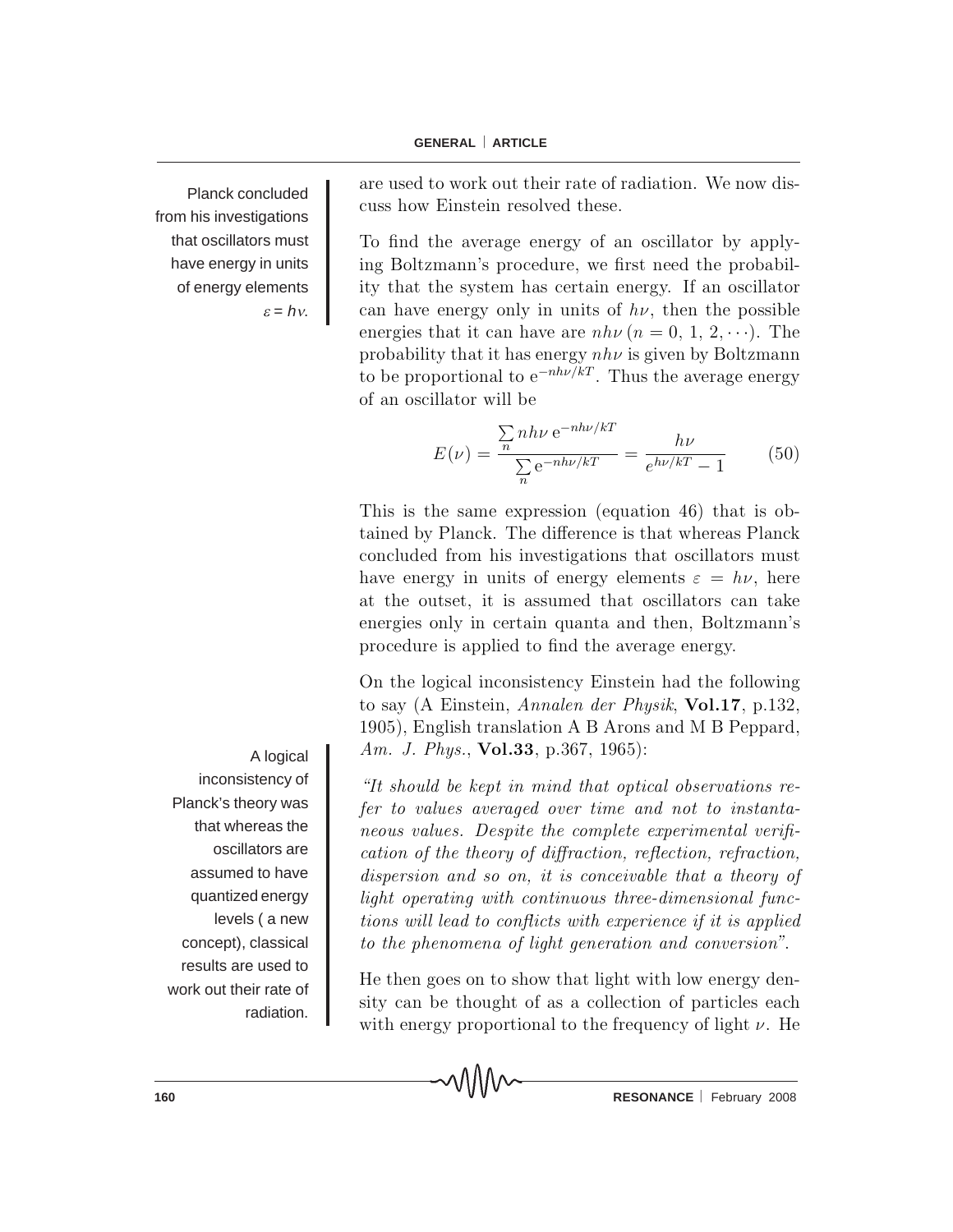does this by showing that if the volume of radiation is changed without changing its energy, the associated entropy change is similar to that of an ideal gas. As such the radiation can then be thought of as a collection of particles of light. The restriction to low density comes from the use of Wien's formula, which is exact for low density radiation, in the analysis. We now present Einstein's analysis.

Consider the spectral density  $\phi(\nu)$  (per unit volume) of the entropy S of radiation in volume  $V_0$  so that

$$
S = V_0 \int \phi(\nu) d\nu.
$$
 (51)

N<sub>ow</sub>

$$
\frac{dS}{dE} = \frac{1}{T} \Rightarrow \frac{\partial \phi}{\partial u} = \frac{1}{T}.
$$
 (52)

Next write Wien's formula (equation 24) as  $u(\nu)$  =  $rac{8\pi h}{c^3}$  $\frac{\nu^3}{e^{h\nu/kT}}$ , invert it to get  $\frac{1}{T}$  and use equation (48) to write

$$
\frac{\partial \phi}{\partial u} = \frac{k}{h\nu} \ln \frac{8\pi h\nu^3}{c^3 u}.
$$
 (53)

This is easily integrated to get

$$
\phi = -\frac{k u}{h\nu} \left( \ln \frac{uc^3}{8\pi h \nu^3} - 1 \right),\tag{54}
$$

Consider now the total radiation in the spectral range  $\Delta \nu$  contained in volume  $V_0$ . Its energy E will be given as  $E = V_0 u(\nu) \Delta \nu$ . Thus using equation (51) the total entropy of this radiation is

$$
S_0 = V_0 \phi(\nu) \Delta \nu = -\frac{kE}{h\nu} \left( \ln \frac{Ec^3}{8\pi h \nu^3 V_0 \Delta \nu} - 1 \right). \tag{55}
$$

Now suppose that the volume of radiation is changed (say cavity expanded) to V keeping its total energy  $E$ the same, and in the process the entropy of radiation between frequencies  $\nu$  and  $\nu + \Delta \nu$  changes to S. Then the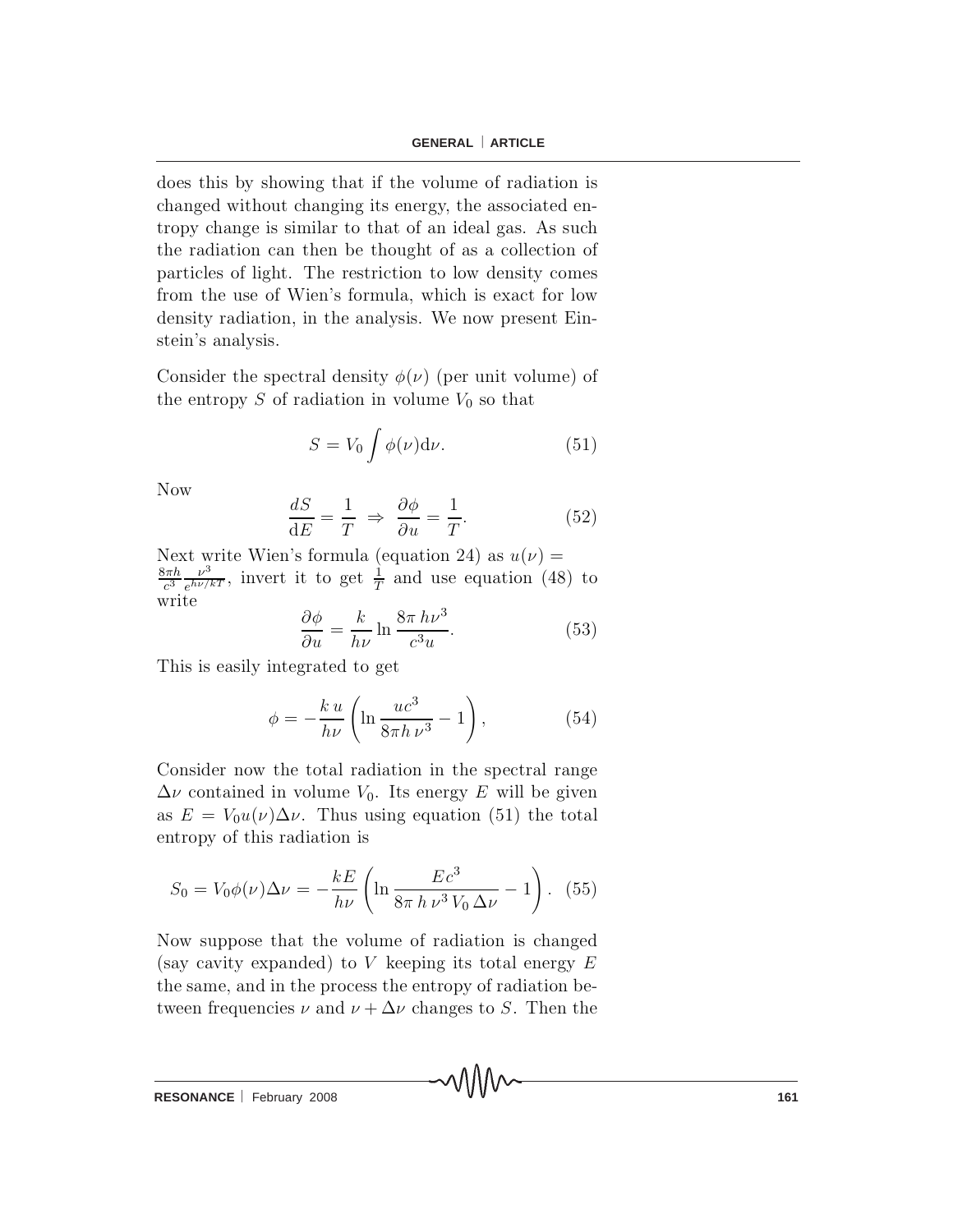Change in the entropy of low density radiation of constant total energy upon change of it's volume is similar to the change in the entropy of an ideal gas.

change  $(S - S_0)$  can be easily calculated from equation  $(51)$  and comes out to be

$$
S - S_0 = \frac{kE}{h\nu} \ln \frac{V}{V_0}.
$$
\n
$$
(56)
$$

Compare this with the change in entropy of  $N$  ideal gas m o lecules undergoing exactly the same process. The change in their entropy is given as

$$
S - S_0 = kN \ln \frac{V}{V_0}.
$$
 (57)

A comparison of equations  $(56)$  and  $(57)$  shows that the radiation contained between frequencies  $\nu$  and  $\nu + \Delta \nu$ can be considered as a collection of  $\frac{E}{h\nu}$  number of particles. Since the total energy is  $E$ , this implies that energy of each particle is  $h\nu$ . This analysis shows that radiation of frequency  $\nu$  can be considered as consisting of particles of energy  $h\nu$  each. Thus according to Einstein (A Einstein, Annalen der Physik Vol.17, p.132, 1905).

 $\lq$ In accordance with the assumption to be considered here, the energy of light ray spreading out from a point source is not continuously distributed over an increasing space but consists of a finite number of energy quanta which are localized at points in space, which move without dividing, and which can only be produced and absorbed as complete units".

Having shown theoretically that light could be considered as a collection of quanta of energy  $h\nu$  each, Einstein next considered three phenomena, namely,

 $(i)$  Stokes' Rule: Frequency of photoluminescent emission is less than that of the incident light,

 $(ii)$  The Photoelectric Effect: Energies of photoelectrons are independent of the intensity of the incident light, and

 $(iii)$  Photoionization of Gases: A minimum frequency of light is required to ionize a gas,

Einstein showed that light could be considered as a collection of quanta of energy *h*ν each.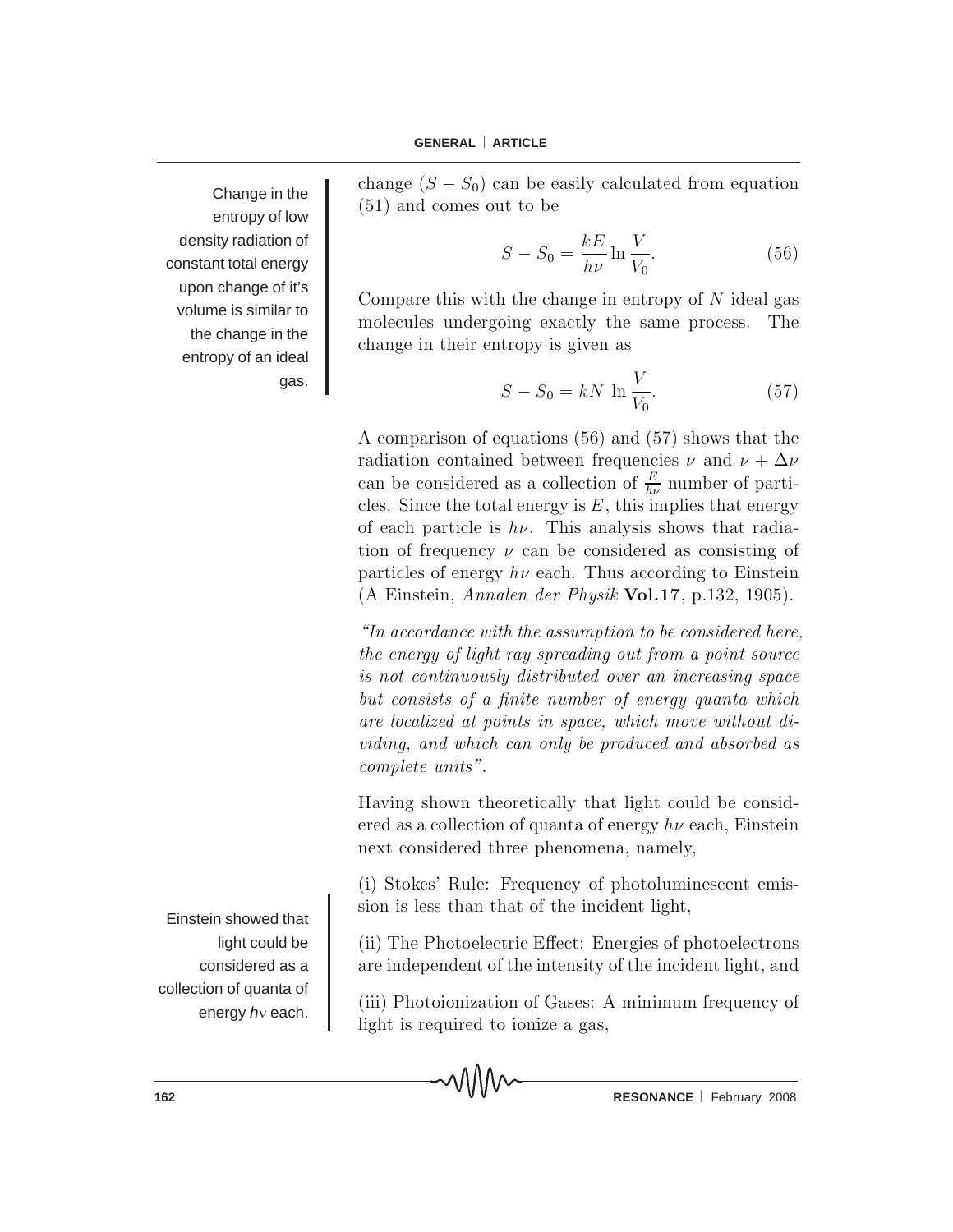which could not be explained using classical theory of radiation. He applied the new idea of energy quanta of radiation to successfully explain all three of them. The explanation gave solid experimental support to the concept of quanta of radiation.

The story of Einstein's contribution to the concept of quantization does not end here. He further generalized it to state that not only electromagnetic oscillators but mechanical ones also have energy in units of  $h\nu$ . He used this to explain the fact that specific heat of solids goes to zero with temperature going to zero. The experimental situation in 1900 in connection with the specific heat of solids was as follows. Dulong-Petit law stated that specific heat of solids is  $3R$ , where R is the gas constant, per mole. However, it was seen experimentally that some materials, particularly light elements, did not obey Dulong-Petit law and their heat capacities were smaller than  $3R$ . For some other elements, as the temperature was increased, the specific heat rose rapidly and attained the value of  $3R$  at high temperatures. Einstein asked (A Einstein, Annalen der Physik, Vol.22, p.180,  $1907$ :

 $\ldots$  for the following question forces itself upon us. If the elementary oscillators that are used in the theory of the energy exchange between radiation and matter cannot be interpreted in the sense of the present kinetic molecular theory, must we not also modify the theory for the other oscillators that are used in the molecular theory of heat?"

Thus Einstein proposed that even the energy of an atom in a solid, vibrating with frequency  $\nu$  will be given by equation  $(46)$  for each degree of freedom. Thus the energy of  $N$  such atoms will be

$$
U = 3N \frac{h\nu}{e^{h\nu/kT} - 1},\tag{58}
$$

Einstein's contribution to the concept of quantization does not end here. He further generalized it to state that not only electromagnetic oscillators but mechanical ones also have energy in units of *h*ν.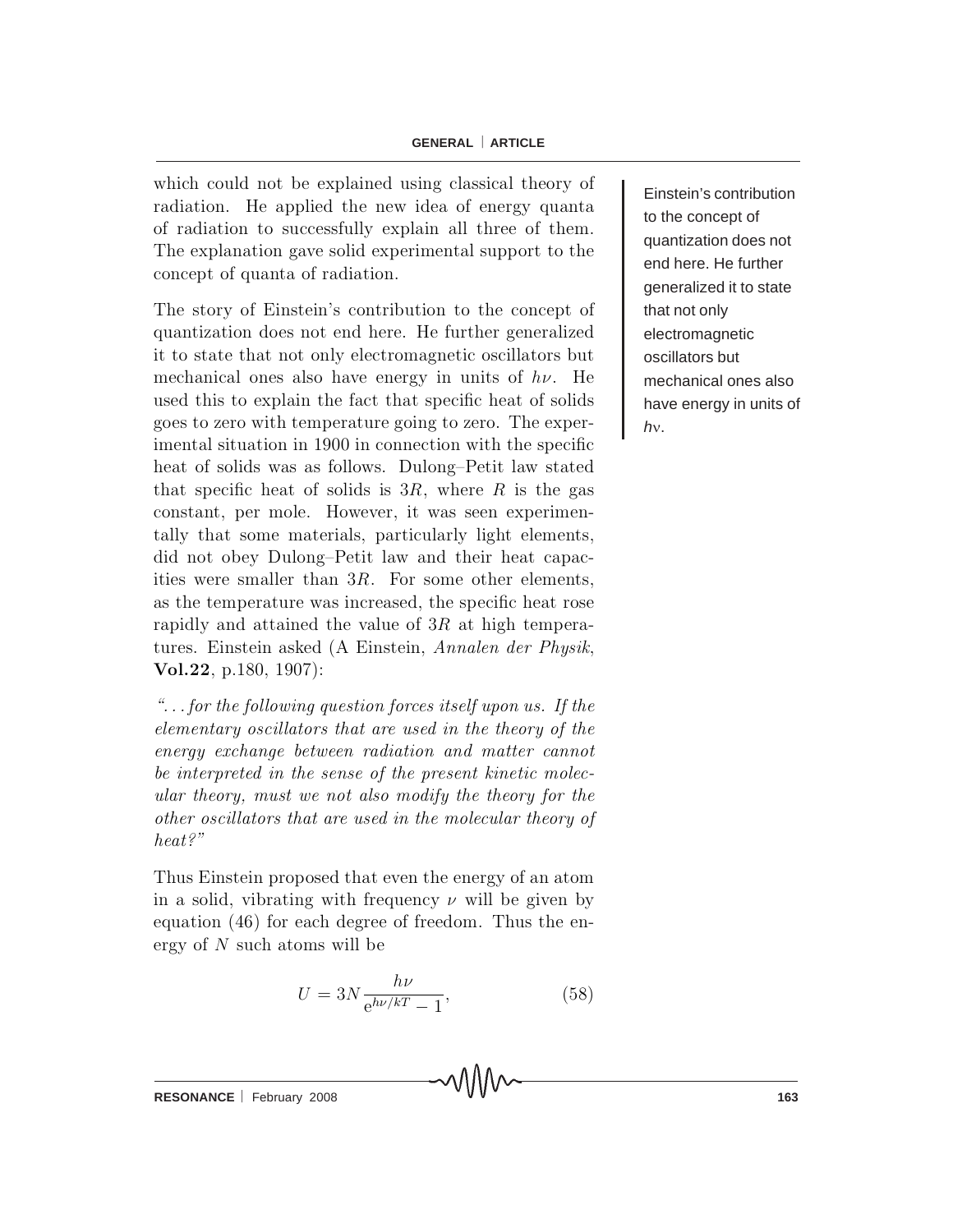"... This remarkable theory, for which Planck received the Nobel Prize for Physics in 1918, suffered from a variety of drawbacks and about the middle of the first decade of this century it reached a kind of impasse." *From the presentation speech of the Nobel Prize to Einstein* and the corresponding specific heat

$$
\frac{\mathrm{d}U}{\mathrm{d}T} = 3R \left(\frac{h\nu}{kT}\right)^2 \frac{\mathrm{e}^{h\nu/kT}}{\left(\mathrm{e}^{h\nu/kT} - 1\right)^2}.\tag{59}
$$

This expression explains that for light elements, which have relatively larger frequencies, the specific heat should be smaller than  $3R$ . As the temperature becomes higher, the specific heat should attain the value  $3R$  given by Dulong and Petit law. Interestingly, the expression above predicted that the specific heat would vanish as  $T \to 0$ . This was confirmed experimentally by Nernst.

We end this section with a quote from the presentation speech of the Nobel Prize to Einstein:

 $A$  third group of studies, for which in particular Einstein has received the Nobel Prize, falls within the domain of the quantum theory founded by Planck in 1900. This theory asserts that radiant energy consists of individual particles, termed "quanta", approximately in the same way as matter is made up of particles, i.e. atoms. This remarkable theory, for which Planck received the Nobel Prize for Physics in 1918, suffered from a variety of drawbacks and about the middle of the first decade of this century it reached a kind of impasse. Then  $Ein$ stein came forward with his work on specific heat and the photoelectric effect".

### Concluding Remarks

ᄾ᠕᠕᠕୵

In this article we have covered a period in the development of modern physics that gave us an absolutely new concept that the energy is not exchanged in a continuous manner but in quantized form. We started with an introduction to black body and its spectrum and discussed the pathbreaking work of Wien. This work really laid foundations of further exploration by Planck. Taking an approach based on the second law of thermodynamics, Planck came up with an interpolation formula that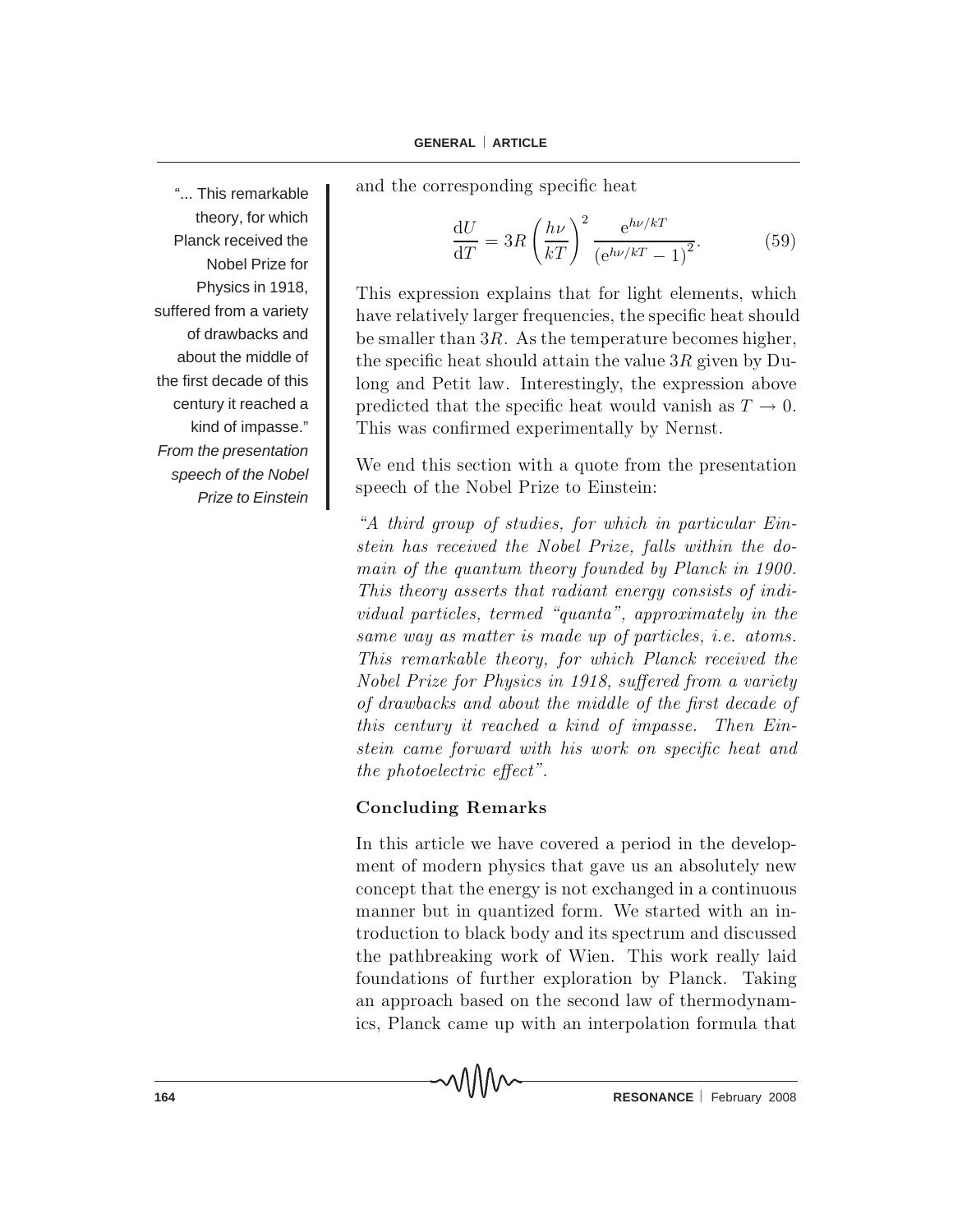#### **GENERAL** ⎜ **ARTICLE**

fitted the experimental results for the black-body spectrum perfectly. However, Planck did not stop there but tried to get a meaning of his formula. In this process he was led to introduce the concept of quantum of energy. This was a tremendous insight and a bold departure from the set theories at that time. The theory was put on a solid footing by Einstein who critically examined Planck's theory and in the process contributed significantly to establish the principal of quanta. Planck's thoughts about his work are reflected from a letter he wrote on October 7, 1931 to an American colleague R W Wood. Parts of this letter are quoted below (taken from suggested reading  $[3]$ :

" $Briefly summarized, what I did can be described as sim$ ply an act of desperation.... I had been wrestling unsuccessfully for six years (since  $1894$ ) with the problem of equilibrium between radiation and matter and I knew this problem was of fundamental importance to physics; I also knew the formula that expresses the energy distribution in the normal spectrum. A theoretical interpretation therefore had to be found at any cost, no matter how high.... This approach was opened to me by maintaining the two laws of thermodynamics. For the rest,  $I$  was ready to sacrifice every one of my previous conviction about physical laws".

#### **Suggested Reading**

- **[1] M Jammer,** *The conceptual development of quantum mechanics***, McGraw Hill, New York, 1966.**
- **[2] M N Saha and B N Srivastava,** *Treatise on heat***, The Indian Press Pvt.Ltd., Kolkata, III edition, 1950.**
- **[3] M S Longair,** *Theoretical concepts in physics***, Cambridge University Press, London 1984.**

*Address for Correspondence* Manoj K Harbola Department of Physics Indian Institute of Technology, Kanpur Kanpur 208016, UP, India Email: mkh@iitk.ac.in



*"A new scientific truth does not triumph by convincing its opponents and making them see the light, but rather because its opponents eventually die, and a new generation grows up that is familiar with it."*

*"For it is work which is the favourable wind that makes the ship of human life sail the high seas, and as for the evaluation of the worth of this work, there is an infallible, time-honoured measure, a phrase which pronounces the final authoritative judgement of all times: By their fruits ye shall know them".*

*– Max Planck*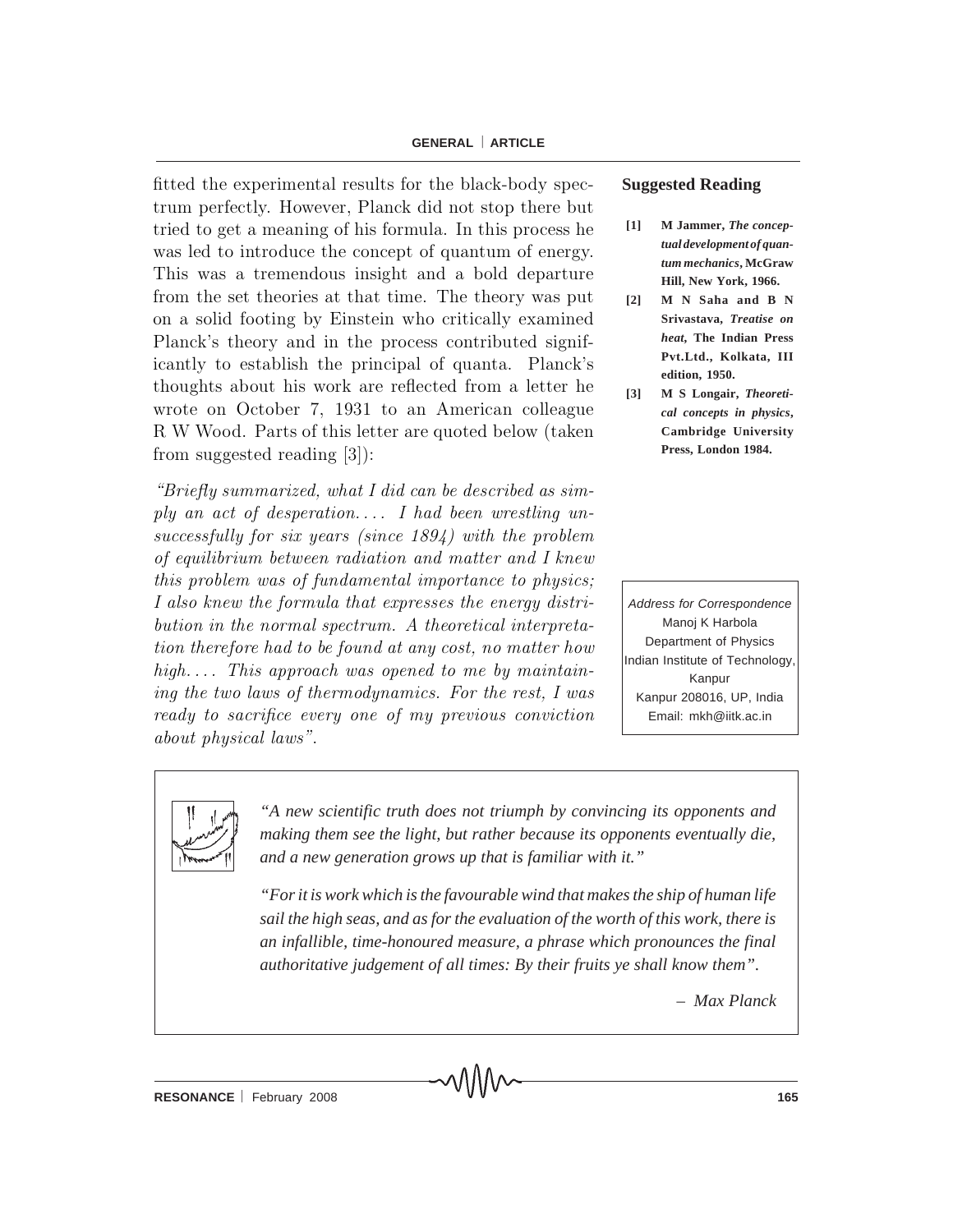### Appendix 1. Kirchhoff's Law

An argument for  $\frac{e_{\lambda}}{a_{\lambda}} = E_{\lambda}$  is given here on the basis of isotropy of radiation in side a cavity. Since the surface of a body in a hollow cavity and the walls of the cavity form a cavity themselves, the radiation inside the new cavity is also isotropic. Let the cavity be made of a material with emissive power  $e_{\lambda}$  and let its absorption and reflection coefficients be  $r_{\lambda}$  and  $a_{\lambda}$ , respectively. Similarly let the corresponding quantities for the material of the body be  $e'_{\lambda}, r'_{\lambda}$  and  $a'_{\lambda}$ . Now any radiation inside the cavity can be thought of as the sum of radiation reflected from the surface of the cavity and that being emitted from it. Since radiation is isotropic, the intensity of radiation incident from any direction is the same as the intensity of radiation reflected in any direction. Therefore if the radiation inside the cavity corresponds to that of a body with emissive power  $E_{\lambda}$ , radiation in cident on a small area  $dA$  of the cavity wall (or the surface of the body inside) per unit cross-section per unit solid angle per unit time from any direction is proportional to  $E_{\lambda} d\lambda$  in the range  $d\lambda$ . Radiation reflected per unit cross-section per unit solid angle per unit time is going to be proportional to  $r_{\lambda}E_{\lambda} d\lambda$  for the cavity wall and  $r'_{\lambda}E_{\lambda} d\lambda$  for the body surface (the constant of proportionality for both the incident and the reflected radiation is the same and depends on the angle of incidence or reflection, see Appendix 2. In particular let us look at the direction perpendicular to  $dA$ . The total radiation going out from the wall in that direction is the sum  $(e_{\lambda} d\lambda + r_{\lambda} E_{\lambda} d\lambda)$  of the reflected and the emitted radiation per unit cross-section per unit solid angle per unit time. But this is precisely the radiation existing inside the cavity. Therefore

$$
e_{\lambda}+r_{\lambda}E_{\lambda}=E_{\lambda},
$$

which in turn gives

$$
e_{\lambda} = E_{\lambda}(1 - r_{\lambda}) = E_{\lambda}a_{\lambda} \quad \{a_{\lambda} + r_{\lambda} = 1\}
$$

$$
\Rightarrow \frac{e_{\lambda}}{a_{\lambda}} = E_{\lambda}
$$

Exactly the same arguments apply for radiation coming from the surface of the body. Thus,  $\frac{e'_{\lambda}}{a'_{\lambda}} = E_{\lambda}$ .

This implies that  $\frac{e'_{\lambda}}{a'_{\lambda}} = \frac{e_{\lambda}}{a_{\lambda}} = E_{\lambda}$ .

 $E_{\lambda}$  must therefore be a universal constant. Now following the arguments in the main text, it can be shown to be independent of the geometry of a cavity and equal to the emissive power of a black body.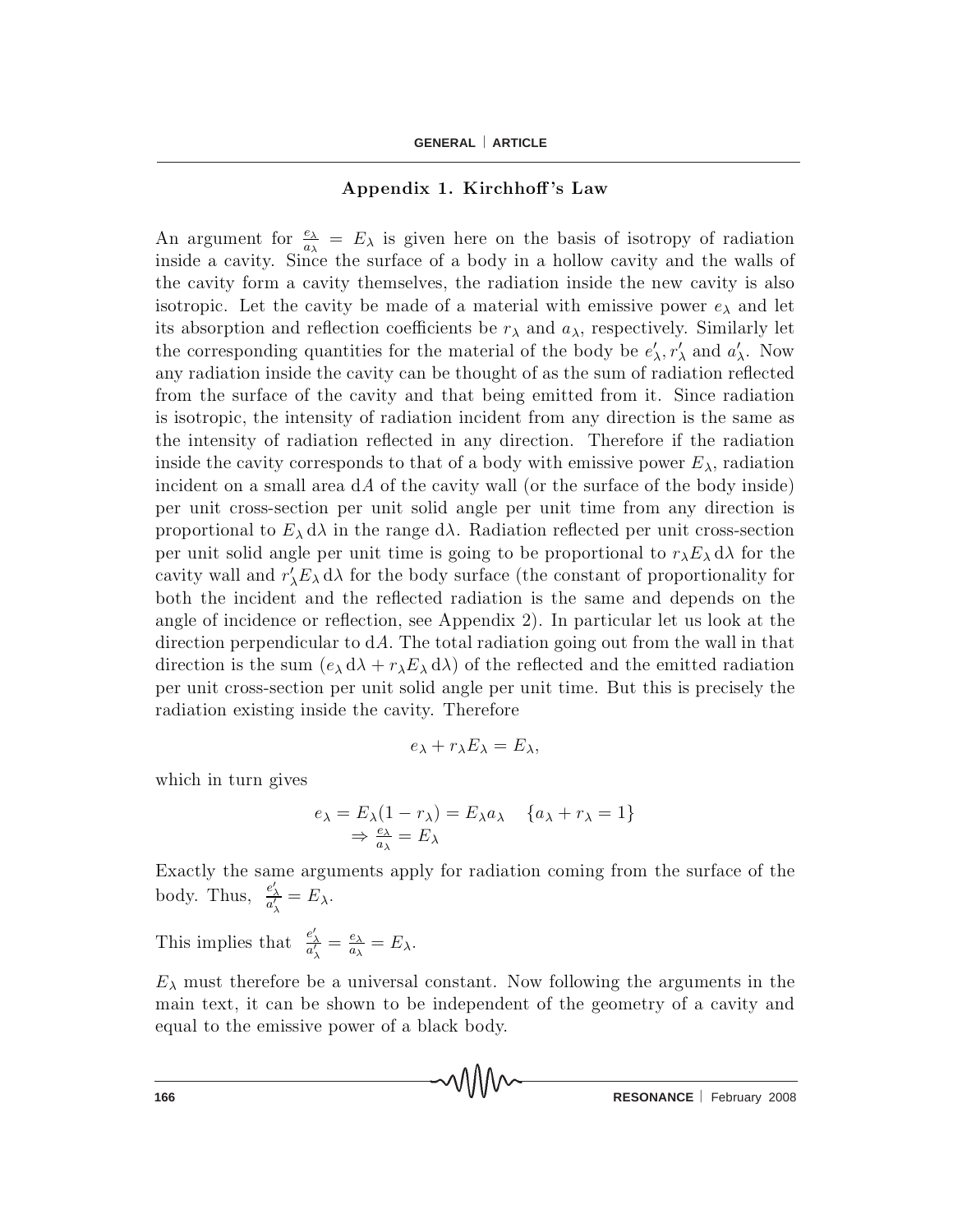### Appendix 2. Energy Density and Pressure of Electromagnetic Radiation in a Cavity

Consider a plane electromagnetic wave traveling in the  $x$ -direction as shown in Figure  $A2.1$ .

The electric field of the wave is in y-direction and is given as  $E(x,t) = E_0 e^{i(kx - \omega t)}$ . The electromagnetic wave contains energy and it also transports it in the direction of travel. The wave also carries momentum in the same direction. If the average energy content of the wave is  $u$ , the energy carried by it across a unit area in unit time  $S$ , and the momentum it carries across a unit area in unit time  $p$ , then these quantities are given in terms of  $E_0$  as (here c is the speed of light)

$$
u = \frac{1}{2}\varepsilon_0 E_0^2,
$$
  
\n
$$
S = cu,
$$
  
\n
$$
p = \frac{S}{c} = u.
$$
\n(A2.1)

The energy carried across a unit area in unit time is known as the intensity of radiation. Further, because of the momentum carried by the wave, if a plane wave falls on a perfectly absorbing plate of area  $A$ , it will apply a force on it and its value would be equal to  $uA$ , i.e., the total energy passing through the area. To visualize these concepts, imagine a fluid of density  $\rho$  flowing with speed v in the x-direction. The fluid then has energy and carries energy and momentum across a given area. The kinetic energy per unit volume of the fluid is  $u = \frac{1}{2}\rho v^2$ , the energy and momentum carried across a unit area per unit time are  $S = \frac{1}{2}\rho v^3$ and  $p = \rho v^2$ , respectively.



*<sup>S</sup>Figure A2.1. A plane wave traveling in the positive xdirection. The energy content per unit volume is u and energy passing per unit area unit time is S.*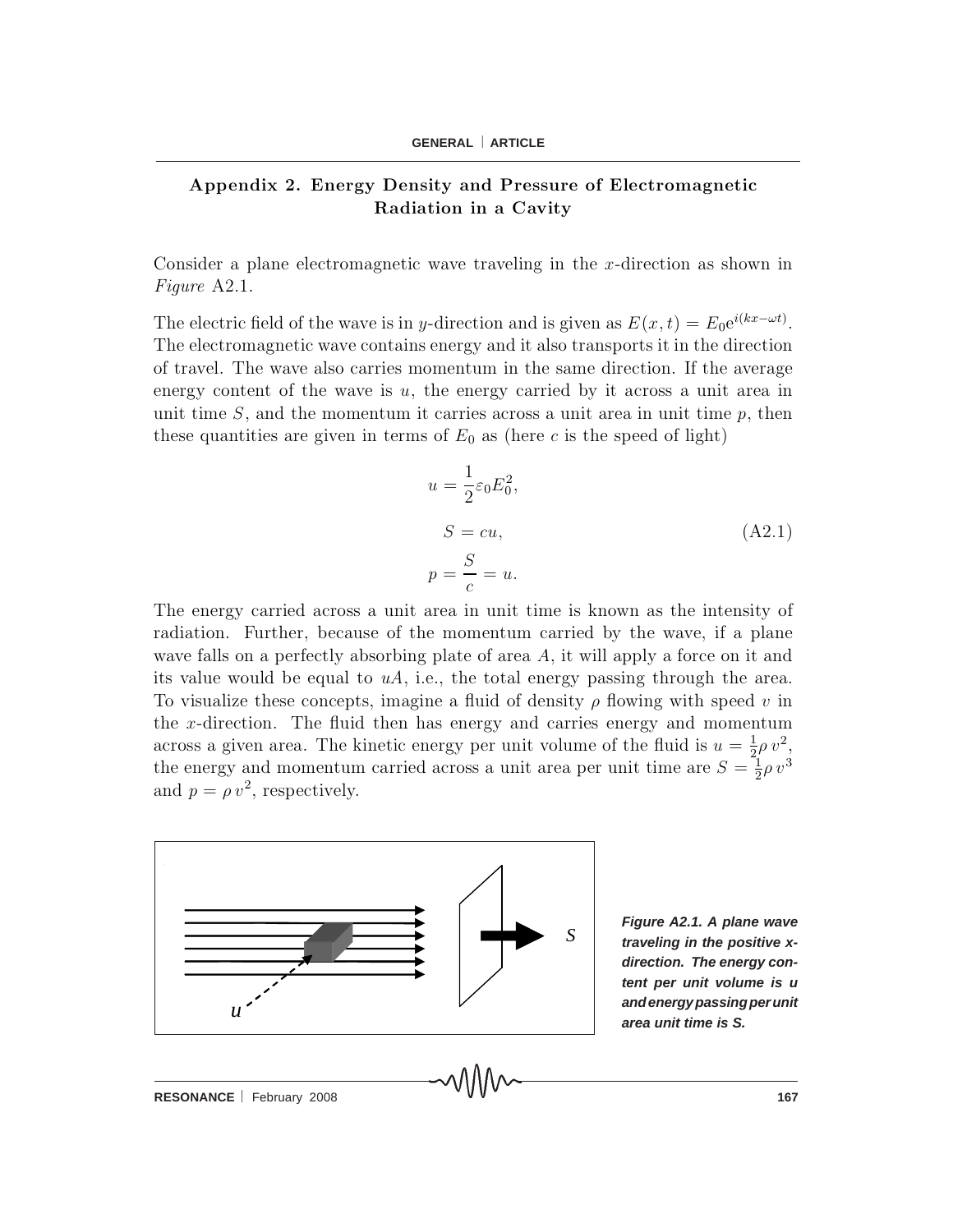

*Figure A2.2. Because of the isotropic nature of radiation inside a cavity, the energy incident on the surface or radiating out of it looks exactly the same at any point on the surface.*

Now in a cavity the radiation is isotropic. Thus at any point in it the energy density is the same and the intensity of radiation is identical in all directions. We now wish to find the average energy per unit area coming out of a small hole made on the walls of the cavity. We also want to derive the pressure on the walls of the cavity that the radiation applies. These quantities are important in the study of black-body radiation.

Consider a small part of the wall of a black body cavity as shown in Figure A2.2.

Because of the isotropy of radiation inside the cavity, the intensity of radiation looks exactly the same from any point on the wall. Similarly intensity of radiation coming out of the surface has the same value in all directions. This is made m a the matically more precise as follows: Let the total energy, radiating in the full solid angle of  $2\pi$ , coming out of a small portion dA be P Joules per unit area per unit time. Then the energy dE going into solid angle  $d\Omega$  at an angle  $\theta$  from the normal to the surface (*Figure* A2.3) is given by the relation

$$
dE = \frac{P}{2\pi} \cos \theta \, dA \, d\Omega \tag{A2.2}
$$

In the equation above, the factor of cos  $\theta$  arises because the intensity of radiation in all directions is the same and is given by the energy divided by the area normal to the direction; the latter is dAcos  $\theta$  (see Figure A2.3).

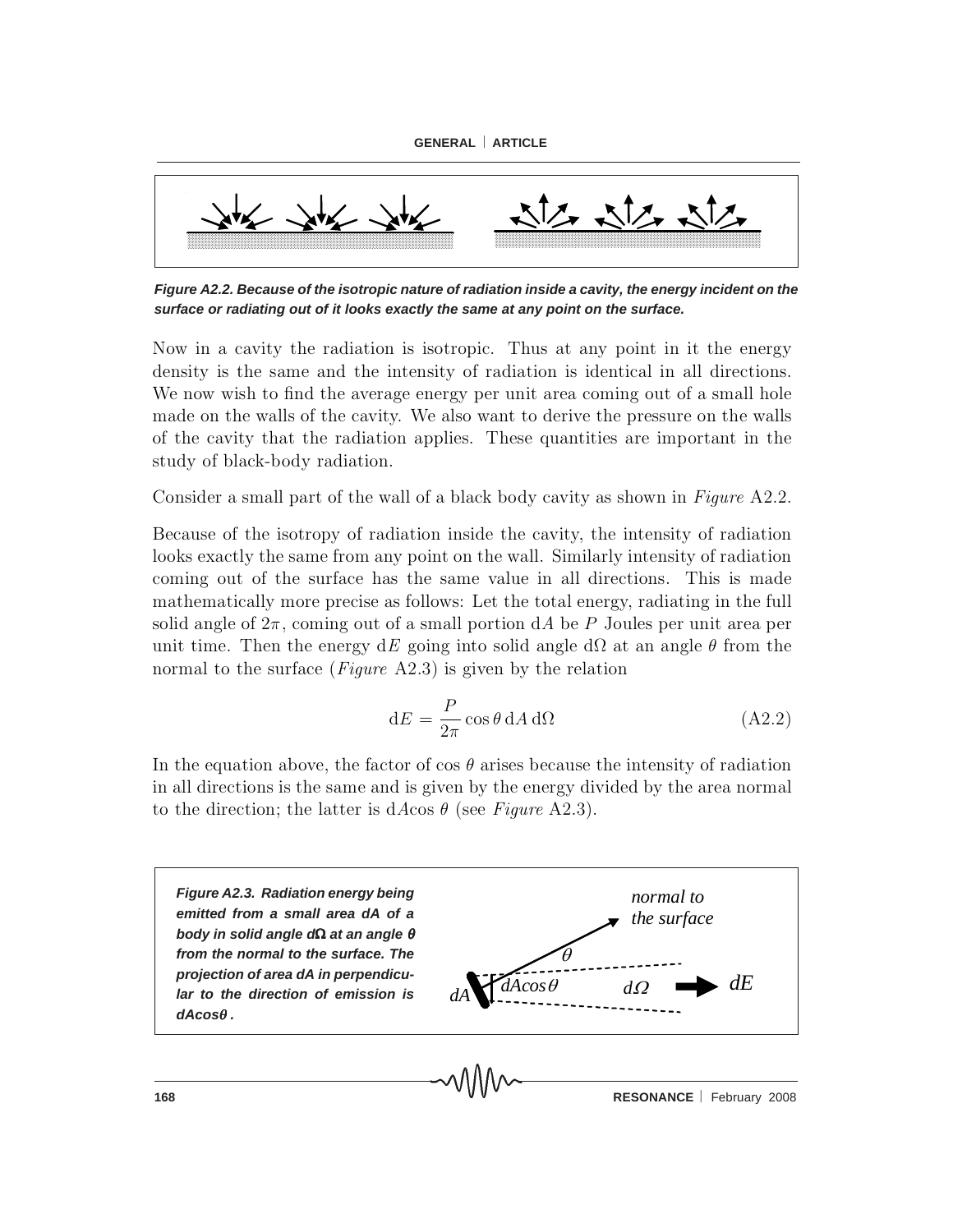



*Figure A2.4. A large spherical cavity of radius R.*

In a cavity,  $P$  would depend on the temperature of the cavity. We are now ready to find the energy density of radiation inside the cavity and also the pressure due to it on the walls of the cavity. We will also find the relation between the energy density and the energy that comes out of a hole made in the cavity.

Take a large cavity of radius R shown in Figure  $A2.4$ . Let its walls continuously em it energy  $P$  per unit area per unit time. When the radiation hits the surface, it gets to tally absorbed so that the total energy in the cavity remains the same. We calculate the energy contained in the cavity and divide it by its volume to find the energy density.

For this take a small area  $dA$  on its surface. The radiation that comes out of it into the solid angle d $\Omega$  at an angle  $\theta$  reaches the wall of the cavity in time  $\Delta t = \frac{2R\cos\theta}{c}$ , where c is the speed of light. Since energy going into this solid angle per unit time is given by equation  $A2.2$ , the total energy filling the small volume between two rays, shown in Figure A2.4, is given by

$$
dE \Delta t = \frac{P}{2\pi} \cos \theta \, dA \, d\Omega \, \frac{2R \, \cos \theta}{c}.
$$
 (A2.3)

Thus the energy  $\Delta E$  that fills the entire cavity due to radiation from the area dA is given by integrating the expression above over  $\theta = 0$  to  $\theta = \frac{\pi}{2}$  and comes out to be

$$
\Delta E = \frac{2PR}{3c} dA.
$$
\n(A2.4)

Since the total surface area of the cavity that is emitting radiation is  $4\pi R^2$ , the total energy  $E$  filling the cavity due to radiation from all around is given by

$$
E = \frac{8\pi P R^3}{3c},\tag{A2.5}
$$

**RESONANCE** February 2008 **169 169**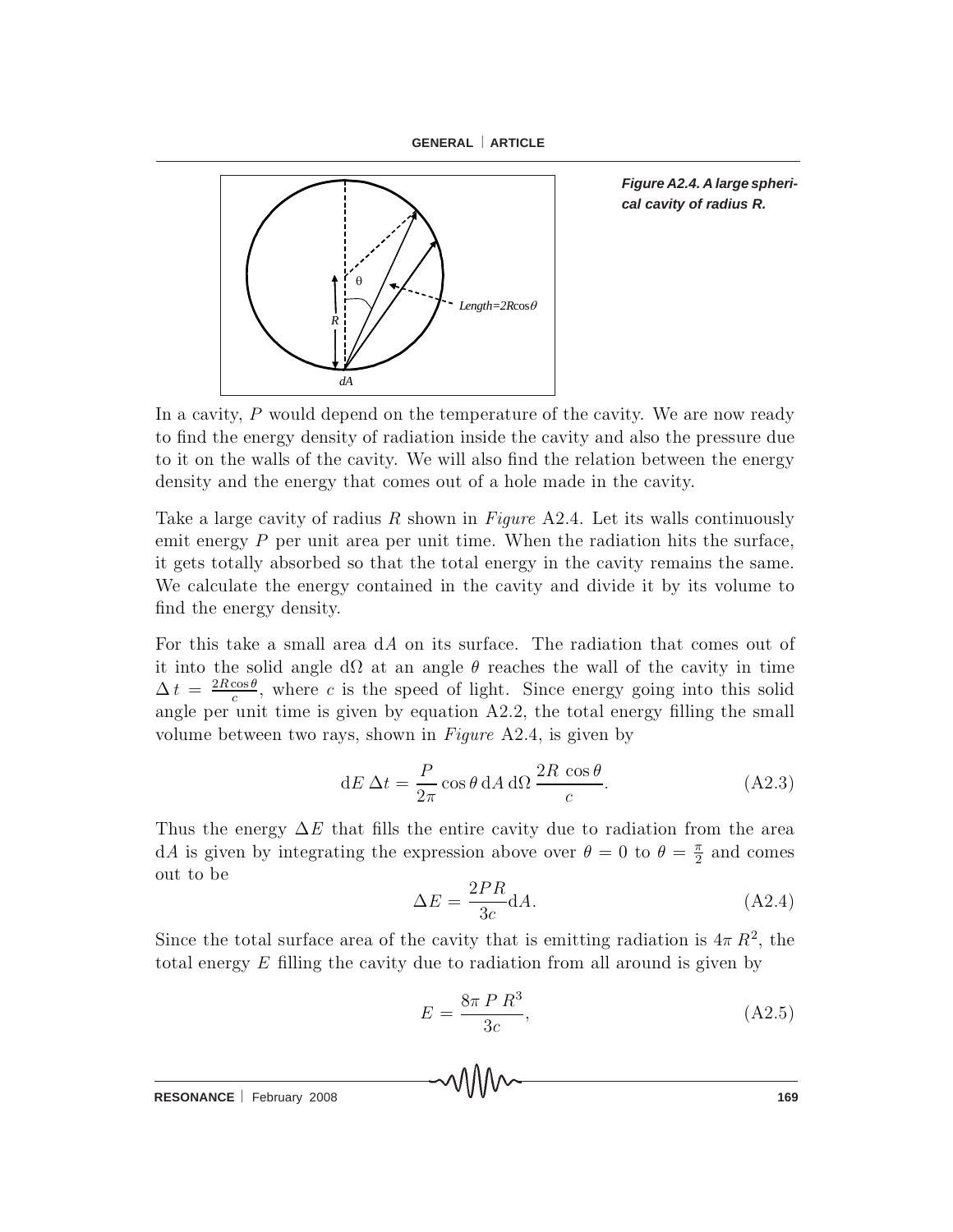

*Figure A2.5. Radiation incident on small area element* **d***A from a portion of the wall of a cavity.*



which then gives the energy density to be

$$
u = \frac{2P}{c}.\tag{A2.6}
$$

We now calculate the pressure due to this radiation. For this, we again consider the cavity above and let the radiation from all over the cavity fall on the small area at its bottom and calculate the radiation force on this area (Figure  $A2.5$ ). Dividing this force by the area gives the pressure. The calculation is slightly more involved than the previous calculation of the energy density.

As shown in the figure the area from which we consider the incident radiation is equal to  $\frac{4R^2 \cos^2 \theta \, d\Omega}{\cos \theta} = 4R^2 \cos \theta \, d\Omega$  and it makes a solid angle  $\frac{dA \cos \theta}{4R^2 \cos^2 \theta} = \frac{dA}{4R^2 \cos \theta}$ <br>on the area dA. Thus the radiation energy dE going to area element dA is

$$
dE = 4R^2 \cos \theta \, d\Omega \times \frac{P}{2\pi} \cos \theta \times \frac{dA}{4R^2 \cos \theta}
$$

$$
= \frac{P}{2\pi} \cos \theta \, d\Omega \, dA. \tag{A2.7}
$$

The corresponding intensity  $dS$  is

$$
dS = \frac{dE}{dA \cos \theta} = \frac{P}{2\pi} d\Omega.
$$
 (A2.8)

This intensity causes a momentum transfer of amount  $\frac{S}{c}$  per unit area across the projection  $dA \cos\theta$  of the area element  $dA$  normal to the direction of radiation. Thus the total momentum transfer to the area dA per unit time is  $\frac{P}{2\pi c} d\Omega dA \cos\theta$ .